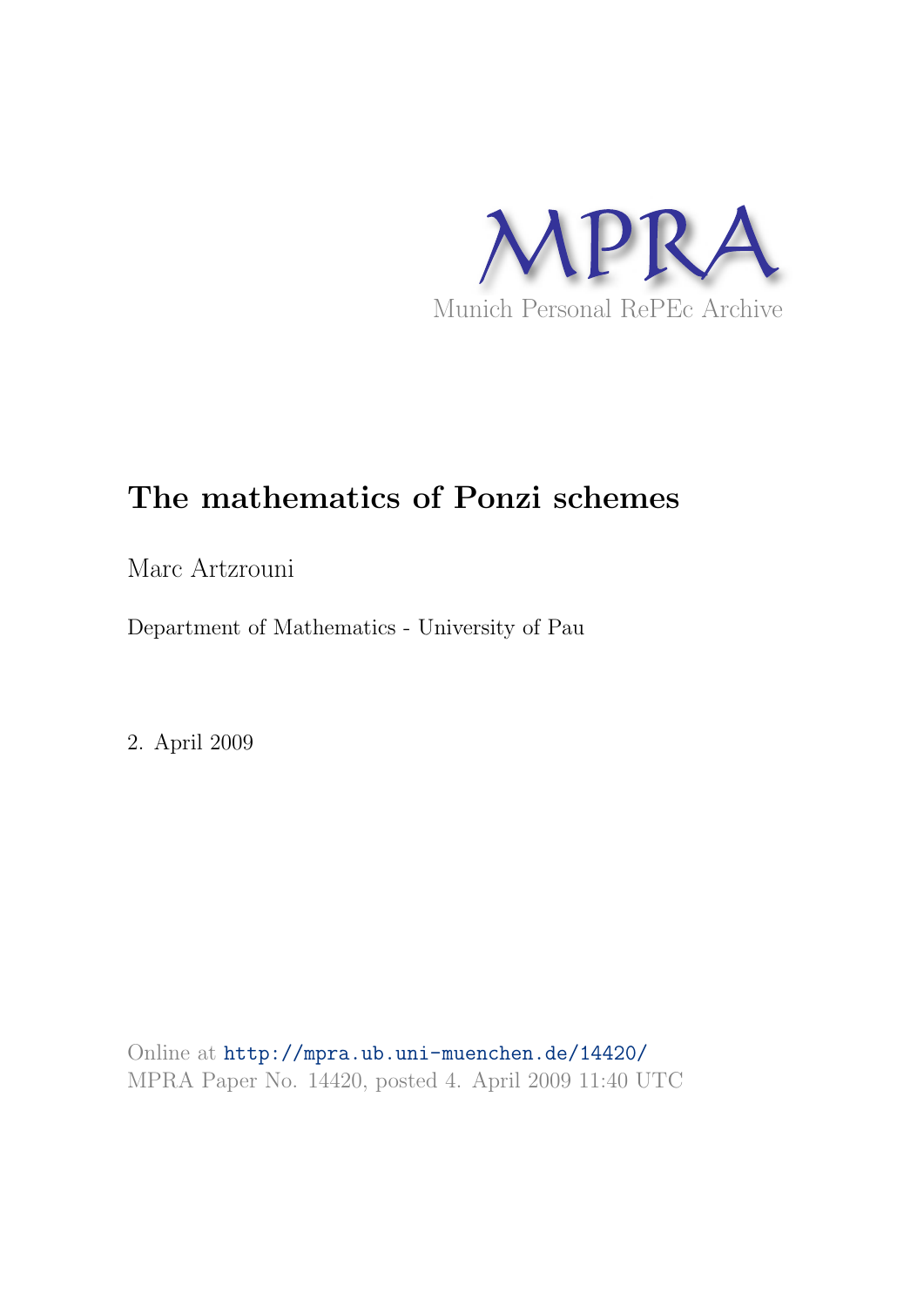# The mathematics of Ponzi schemes

Marc Artzrouni

Department of Mathematics, University of Pau, 64000, FRANCE

# Abstract

A first order linear differential equation is used to describe the dynamics of an investment fund that promises more than it can deliver, also known as a Ponzi scheme. The model is based on a promised, unrealistic interest rate; on the actual, realized nominal interest rate; on the rate at which new deposits are accumulated and on the withdrawal rate. Conditions on these parameters are given for the fund to be solvent or to collapse. The model is fitted to data available on Charles Ponzi's 1920 eponymous scheme and illustrated with a philanthropic version of the scheme.

Key words: Ponzi scheme, Charles Ponzi, differential equation, investment

# 1. Introduction

On December 11, 2008, Bernard L. Madoff was arrested for allegedly running a multibillion-dollar Ponzi scheme in which investors across the world lost \$ 50 billion dollars (Henriques and Kouwe, 2008). The principle of such a scheme is simple: you entice potential investors by promising a high rate of return, which you cannot possibly deliver. The only way you can pay the

Preprint submitted to Mathematical Social Sciences April 1, 2009

Email address: marc.artzrouni@univ-pau.fr (Marc Artzrouni) URL: www.univ-pau.fr/∼artzroun (Marc Artzrouni)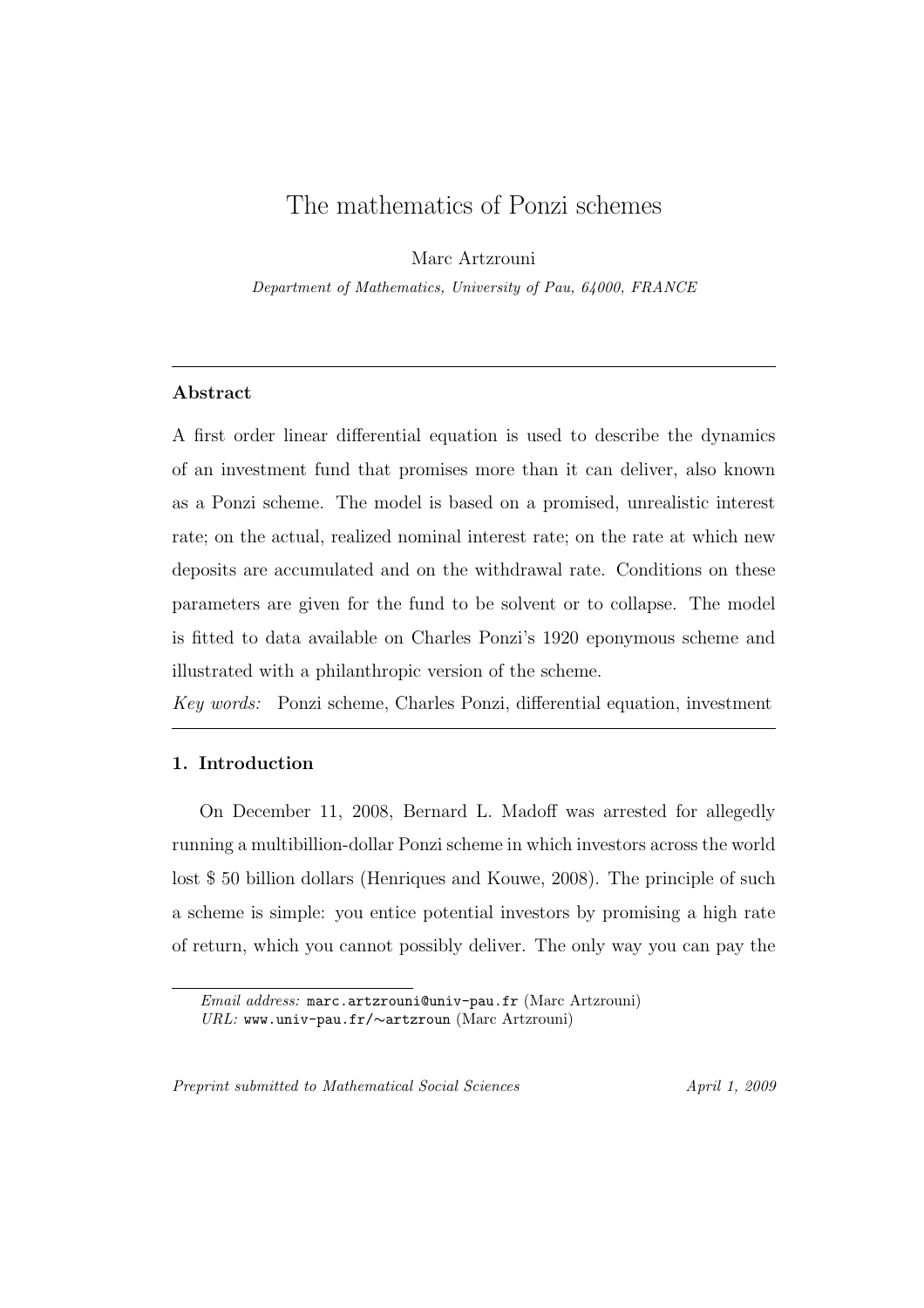promised interest is by attracting new investors whose money you use to pay interests to those already in the fund.

Various macroeconomic models of rational Ponzi games have been described in the literature (O'Connell and Zeldes, 1998; Bhattacharya, 2003; Blanchard and Weil, 2001; Forslid, 1998). Micro Ponzi schemes have proliferated particularly on the Internet to the point that regulators fear "Ponzimonium" (Blas, 2009). Here we wish to investigate the mathematics of Ponzi schemes by going beyond the simplistic pyramid-type explanations that rely on a more or less rapid doubling of the number of new investors.

Madoff's fund is only the most recent and perhaps biggest Ponzi scheme in history. Madoff offered a supposedly safe 10 % return, which was considered unrealistic, particularly in the financial climate prevailing at the end of 2008. Still, if he could invest the money at a two or three percent interest rate and if new deposits came in fast enough he could use the fresh money to pay those who withdrew their earnings. But how fast must new deposits come in? How long can the scheme last? What parameters drive the dynamics of the fund?

In this paper we provide some answers to these questions with a simple model that captures the main features of a Ponzi scheme. The model is described in section 2 with detailed results on the behavior of the fund as a function of seven parameters. In section 3 we describe Charles Ponzi's eponymous 1920 scheme and crudely fit the model to the data available (see Zuckoff (2005) and Dunn (2004) for biographies of this colorful character). We also discuss an improbable "philanthropic Ponzi scheme" that may have something to do with Social Security. Highlights and the main results are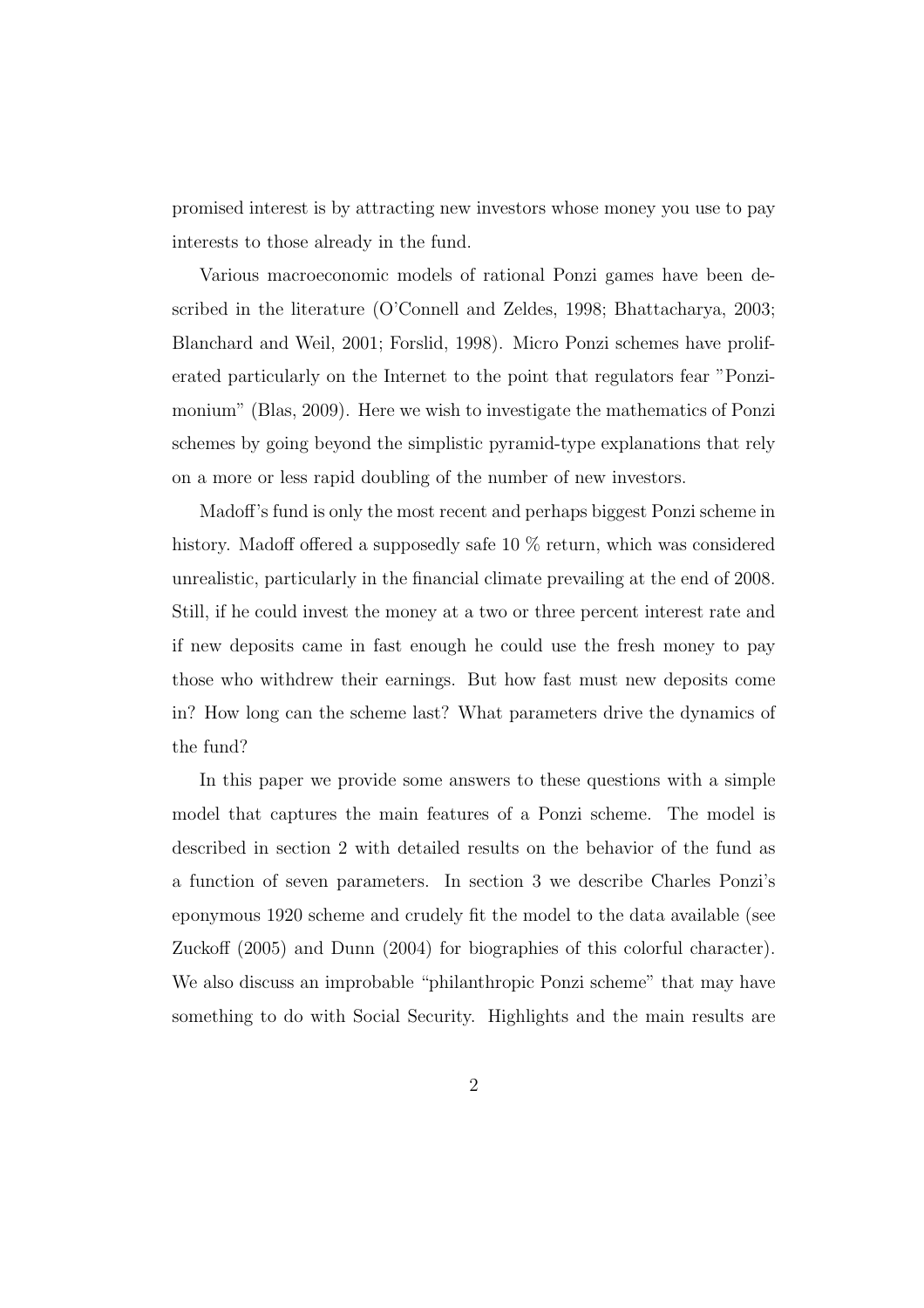brought together in the concluding section 4.

# 2. The model

#### 2.1. Assumptions

We assume that the fund starts at time  $t = 0$  with an initial deposit  $K \geq 0$ followed by a continuous cash inflow  $s(t)$ . We next assume a promised rate of return  $r_p$  and a nominal interest rate  $r_n$  at which the money is actually invested. If  $r_n \geq r_p$  then the fund is legal and has a profit rate  $r_n - r_p$ . If  $r_n < r_p$  the fund is promising more than it can deliver. The promised rate  $r_p$  may be called the "Ponzi rate" and is equal to 0.10 in the introductory example. The nominal interest rate  $r_n$  is 0.02 or 0.03 in that example.

We need to model the fact that investors withdraw at least some of their money along the way. The simplest way of doing this is to assume a constant withdrawal rate  $r_w$  applied at every time t to the promised accumulated capital. The withdrawal at time  $t$  by those who invested the initial amount  $K$  is  $r_wKe^{t(r_p-r_w)}$ . If  $r_w$  is less than the promised rate  $r_p$  then these withdrawals increase exponentially;  $r_w$  can also be larger than  $r_p$  in which case withdrawals decrease exponentially as these investors are eating into the capital K.

In order to calculate the withdrawals at time  $t$  from those who added to the fund between times 0 and t we note that those who invested  $s(u)$  at time u will want to withdraw at time  $t > u$  a quantity  $r_w s(u)e^{(r_p - r_w)(t-u)}$ . Integrating these withdrawals from  $0$  to  $t$  and adding the previously calculated withdrawals from the initial deposit  $K$  yields the total withdrawals at time  $t$ 

$$
W(t) \stackrel{def.}{=} r_w \left( K e^{t(r_p - r_w)} + \int_0^t s(u) e^{(r_p - r_w)(t - u)} du \right).
$$
 (1)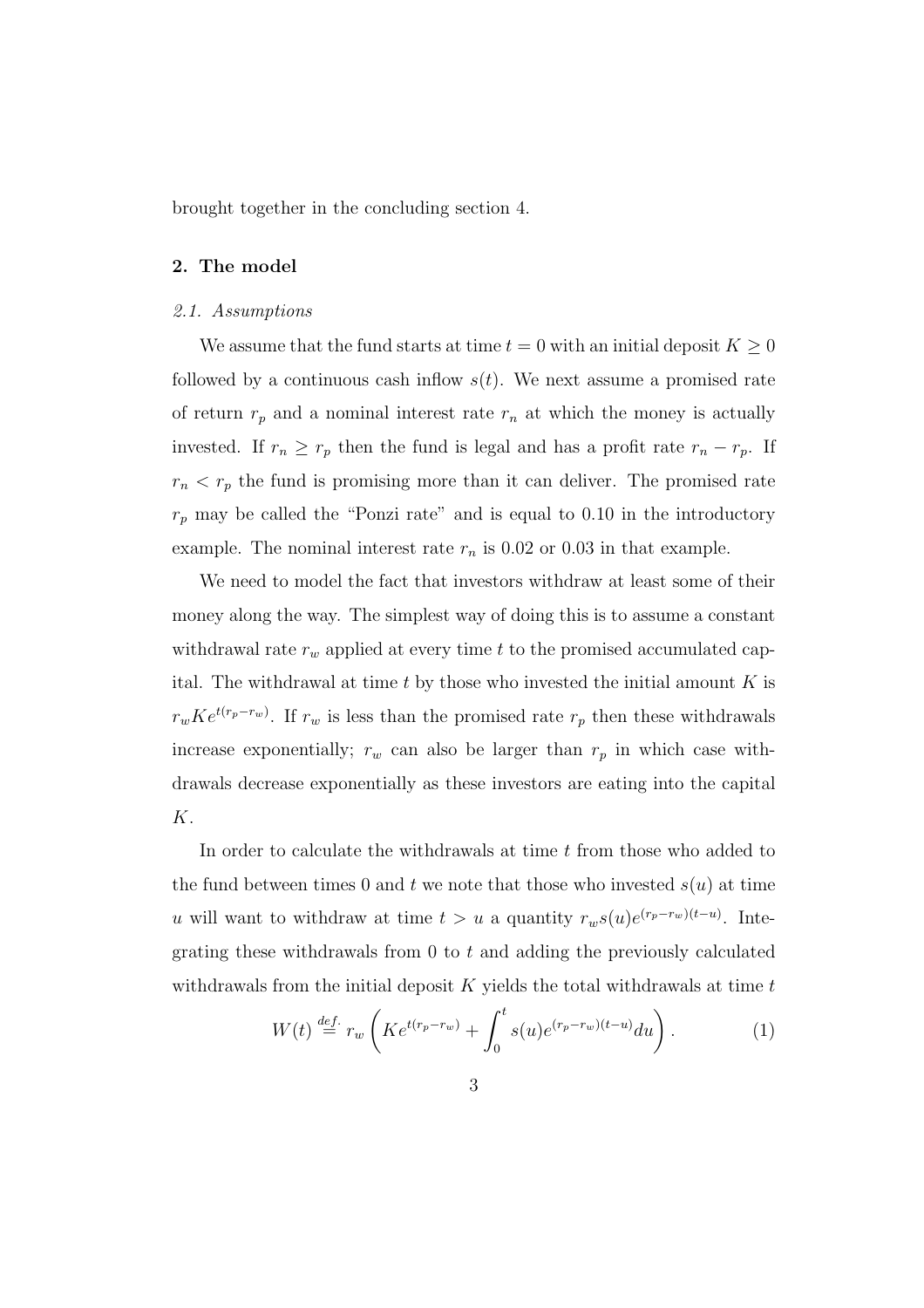We note that the nominal interest rate  $r_n$  does not appear in  $W(t)$ : withdrawals are based only on the promised rate of return  $r_p$ .

### 2.2. The differential equation

If  $S(t)$  is the amount in the fund at time t then  $S(t + dt)$  is obtained by adding to  $S(t)$  the nominal interest  $r_nS(t)dt$ , the inflow of fresh money  $s(t)dt$ and subtracting the withdrawals  $W(t)dt$ :

$$
S(t + dt) = S(t) + dt[r_n S_a(t) + s(t) - W(t)].
$$
\n(2)

For  $dt \to 0$  the amount  $S(t)$  is the solution to the first order linear differential equation  $\sim$   $\sim$ 

$$
\frac{S(t)}{dt} = r_n S_a(t) + s(t) - W(t).
$$
 (3)

We let  $C = S(0)$  be the initial condition which may or may not be equal to K, the initial deposit made by customers. The fund managers can make an initial "in-house" deposit  $K_0 \geq 0$ , which will also be invested at the nominal rate  $r_n$ . In this case the initial value  $C = K_0 + K$  is larger than K. An initial condition  $C < K$  formally corresponds to the case where for some reason (the ft or other) a fraction of the initial deposits  $K$  is not available. We will see later that the solution to the differential equation with an initial condition  $C = S(0)$  other than K will be used when there is at some subsequent time t <sup>∗</sup> a sudden change in parameter values. (For example the cash inflow or withdrawal rate changes at  $t^*$ ).

A simple assumption one can make on the cash inflow  $s(t)$  is that of exponential growth:

$$
s(t) = s_0 e^{r_i t} \tag{4}
$$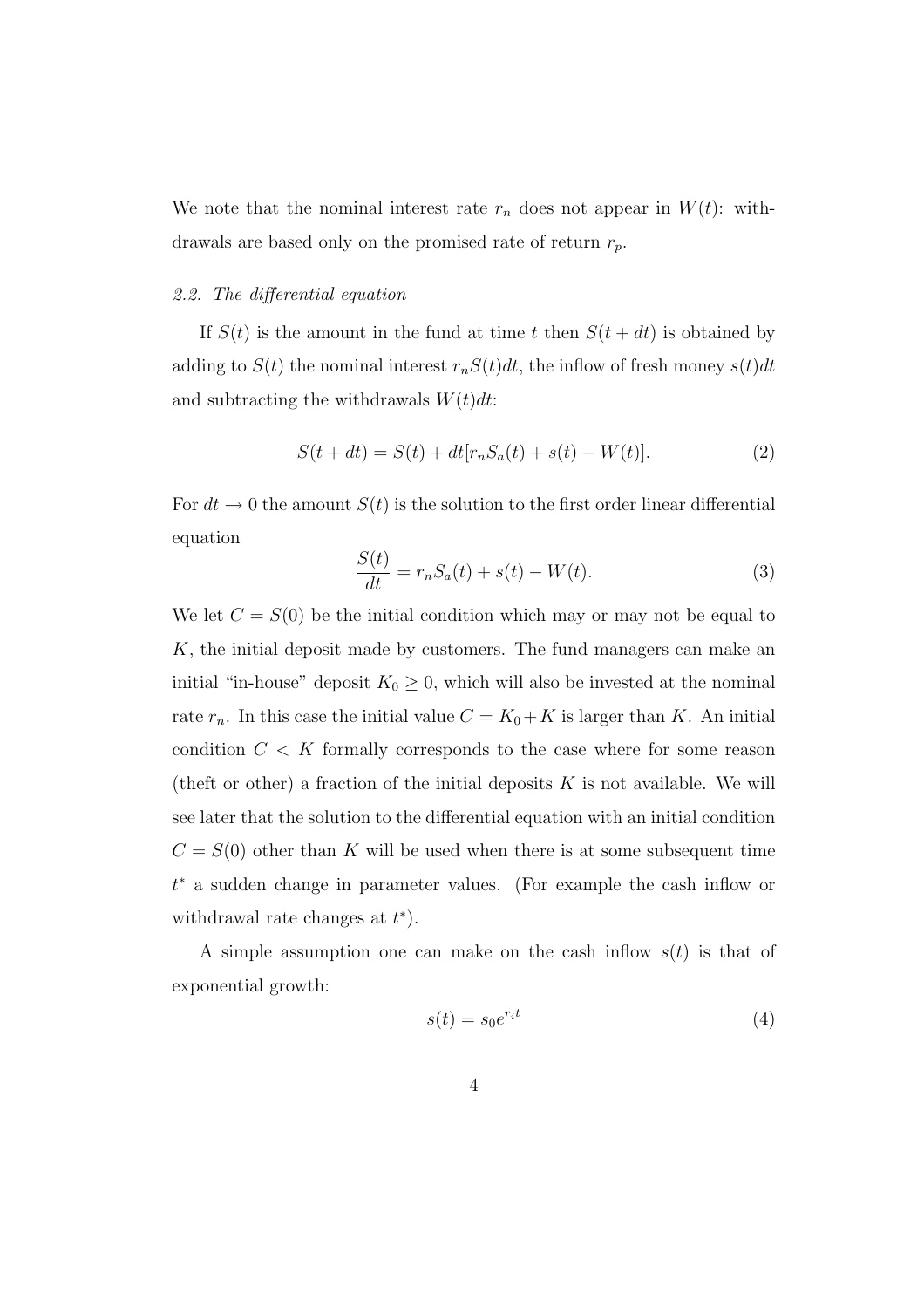where  $s_0$  is the initial density of the deposits and  $r_i$  will be called the investment rate. The withdrawals function  $W(t)$  of Eq. (1) is now

$$
W(t) = r_w e^{t(r_p - r_w)} \left( K + s_0 \frac{e^{t(r_w + r_i - r_p)} - 1}{r_w + r_i - r_p} \right)
$$
 (5)

where the fraction should be taken equal to t when  $r_w + r_i - r_p = 0$ .

The solution  $S(t)$  to the differential equation (3) has a closed-form expression which will be formulated using the function

$$
g(t, a, b, c, d, \alpha) \stackrel{def.}{=} a e^{bt} + c e^{dt} + \alpha.
$$
 (6)

With this notation  $S(t)$  is

$$
S(t) = g(t, a, b, c, d, \alpha)e^{r_n t} = ae^{(b+r_n)t} + ce^{(d+r_n)t} + \alpha e^{r_n t}.
$$
 (7)

where

$$
a \stackrel{def.}{=} \frac{r_w[s_0 - (r_i - r_p + r_w)K]}{(r_p - r_n - r_w)(r_i - r_p + r_w)},
$$
\n(8)

$$
b \stackrel{def.}{=} r_p - r_n - r_w,\tag{9}
$$

$$
c \stackrel{\text{def.}}{=} \frac{s_0(r_i - r_p)}{(r_i - r_n)(r_i - r_p + r_w)},\tag{10}
$$

$$
d \stackrel{def.}{=} r_i - r_n,\tag{11}
$$

$$
\alpha \stackrel{def.}{=} C - \frac{s_0(r_n - r_p) + Kr_w(r_i - r_n)}{(r_i - r_n)(r_n - r_p + r_w)}.
$$
 (12)

The solution  $S(t)$  of Eq. (7) is a linear combination of three exponentials, which we were not able to tackle directly by elementary methods. Indeed, the zeros of  $S(t)$  and of its derivative can be calculated numerically but no closed forms were found, which precludes analytical results on the behavior of the function.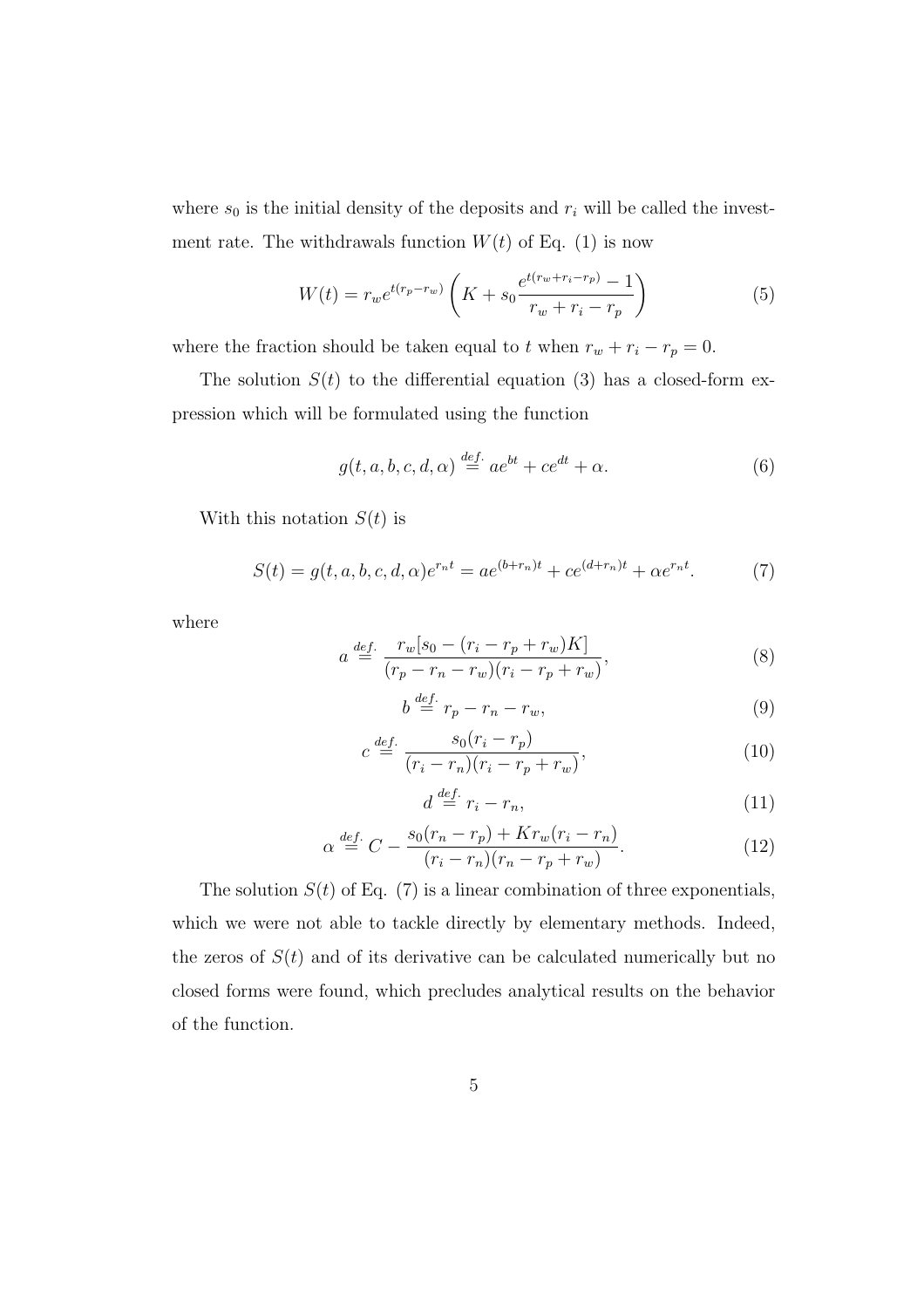If however we know the number of positive zeros of  $S(t)$  we can shed light on the conditions under which the fund is solvent  $(S(t))$  remains positive). We will see that depending on parameter values  $S(t)$  of Eq. (7) has 0, 1 or 2 positive zeros. When there is no positive zero then  $S(t)$  remains positive and the fund is solvent. One positive zero means that  $S(t)$  becomes negative and the fund has collapsed. Two positive zeros mean that  $S(t)$  becomes negative, reaches a negative minimum, then becomes positive again. The fund has collapsed but could recover with a bailout equal to the absolute value of the negative minimum. (See Bhattacharya (2003) for an economist's bailout model of a Ponzi scheme). To simplify we will say in this case that the fund has collapsed then recovered.

Analytical results on the number of positive zeros will be obtained by noting that the zeros of  $S(t)$  are also those of  $g(t, a, b, c, d, \alpha)$  of Eq. (6). This function is a linear combination of only two exponentials plus a constant. The zeros still cannot be found in closed form by elementary methods. However the derivative of  $g(t, a, b, c, d, \alpha)$  is a linear combination of two exponentials with no constant, which can be studied analytically. The following proposition provides results on the number of positive zeros of  $g(t, a, b, c, d, \alpha)$ .

**Proposition 1.** We consider the function  $g(t, a, b, c, d, \alpha)$  of Eq. (6) in the non-trivial case  $a, b, c, d \neq 0$  and  $b \neq d$ . We also assume that  $g(0, a, b, c, d, \alpha) \ge$ 0. We consider the following set of two conditions:

$$
U \stackrel{\text{def.}}{=} \frac{cd}{ab} < 0, \quad V \stackrel{\text{def.}}{=} \frac{1 + cd/ab}{b - d} < 0. \tag{13}
$$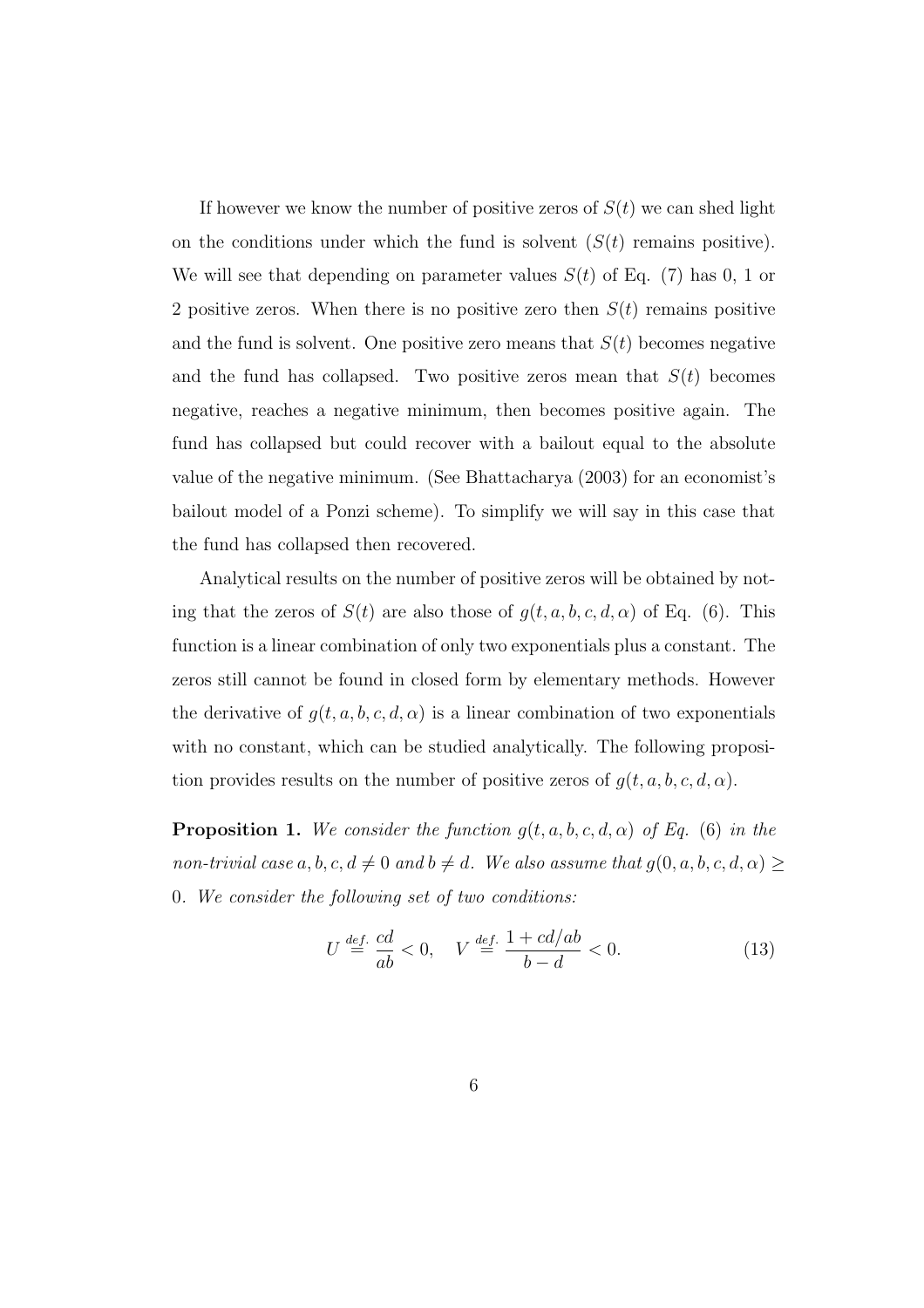The function  $g(t, a, b, c, d, \alpha)$  has an extremum

$$
m \stackrel{def.}{=} a\left(\frac{-cd}{ab}\right)^{\frac{b}{b-d}} + c\left(\frac{-cd}{ab}\right)^{\frac{d}{b-d}} + \alpha \tag{14}
$$

at the positive value

$$
t_c \stackrel{def.}{=} \frac{\ln\left(\frac{-cd}{ab}\right)}{b-d} \tag{15}
$$

if and only if Condition (13) is satisfied.

We have the following results, broken down into fours cases  $A_1, A_2, A_3, A_4$ , on the number of positive zeros of  $g(t, a, b, c, d, \alpha)$ :

 $A_1$ : Condition (13) is satisfied and ab+cd < 0. If  $m > 0$  then  $g(t, a, b, c, d, \alpha)$ has no positive zero (and therefore remains positive). If  $m < 0$  and  $b, d, \alpha < 0$ then the function  $g(t, a, b, c, d, \alpha)$  has exactly one positive zero at a value smaller than  $t_c$ . In all other cases with  $m < 0$  the function has one positive zero on each side of  $t_c$ .

 $A_2$ : Condition (13) is satisfied and  $ab + cd > 0$ . If  $b, d < 0$ ,  $\alpha > 0$  then the function has no positive zero. In all other cases there is one positive zero.

A<sub>3</sub>: Condition (13) is not satisfied and  $ab + cd < 0$ . If  $b, d < 0, \alpha > 0$ , the function has no positive zero. In all other cases there is one positive zero.

 $A_4$ : Condition (13) is not satisfied and ab + cd > 0. There is no positive zero.

Proof. The proof is elementary and hinges on the following facts:

1. The derivative  $g'(t, a, b, c, d, \alpha)$  equals 0 at  $t_c$  and m is the value of  $g(t, a, b, c, d, \alpha)$  at  $t_c$ ;  $t_c$  is positive if and only if Condition (13) is satisfied. The derivative  $g'(0, a, b, c, d, \alpha)$  at 0 is equal to  $ab + cd$ .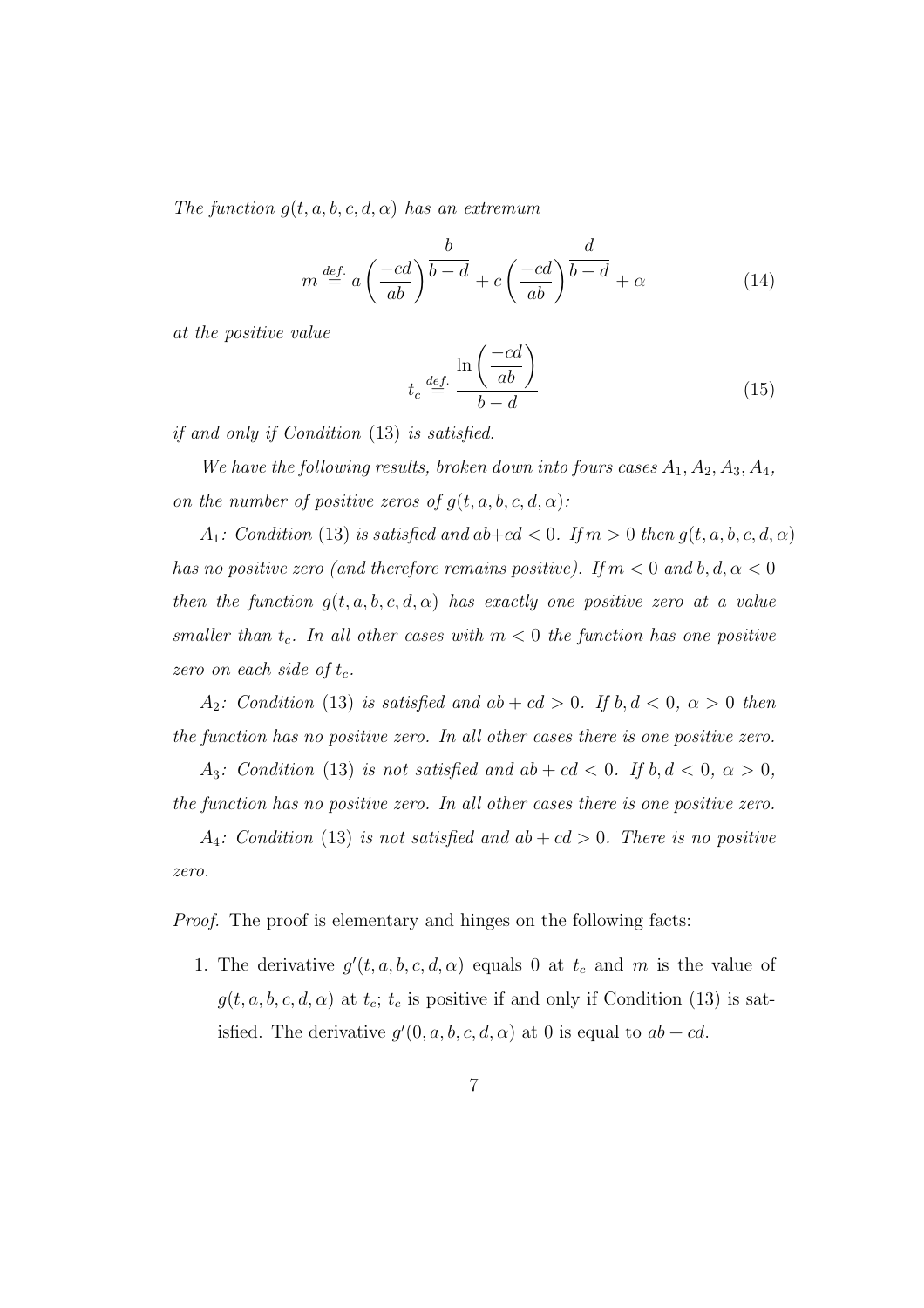- 2. If b and d are negative the function  $g(t, a, b, c, d, \alpha)$  tends to  $\alpha$  for  $t \to a$ ∞. If b or d is positive the function tends to  $\pm \infty$  (depending on the signs of  $a, c$ ).
- 3. If Condition (13) is not satisfied then either  $g(t, a, b, c, d, \alpha)$  has an extremum for a negative value of t or no extremum at all. In both cases the function  $g(t, a, b, c, d, \alpha)$  for  $t > 0$  is monotone increasing if  $ab + cd > 0$  and monotone decreasing otherwise.

$$
\sqcup
$$

The limiting cases  $ab + cd = 0$ ,  $m = 0$ , etc. pose no difficulty and are left as exercises.

# 2.3. Main result

In order to apply Proposition 1 to the parameters  $a, b, c, d, \alpha$  of Eqs. (8)-(12) we first define

$$
\rho \stackrel{\text{def.}}{=} r_i - r_p, \quad \sigma_K \stackrel{\text{def.}}{=} \frac{K r_w}{s_0} - 1. \tag{16}
$$

We will need the function

$$
C_1(K) \stackrel{def.}{=} \frac{s_0(r_n - r_p) + Kr_w(r_i - r_n)}{(r_i - r_n)(r_n - r_p + r_w)}
$$
(17)

which is the critical value of C above which  $\alpha$  of Eq. (12) is positive.

We define the function

$$
Z(K) \stackrel{def.}{=} \frac{\frac{K}{s_0}(r_w + r_i - r_p) - 1}{(r_i - r_p)/r_w},
$$
\n(18)

and note that  $Z(K) = 1$  if and only if  $K = s_0/r_w$  (i.e.  $\sigma_K = 0$ ).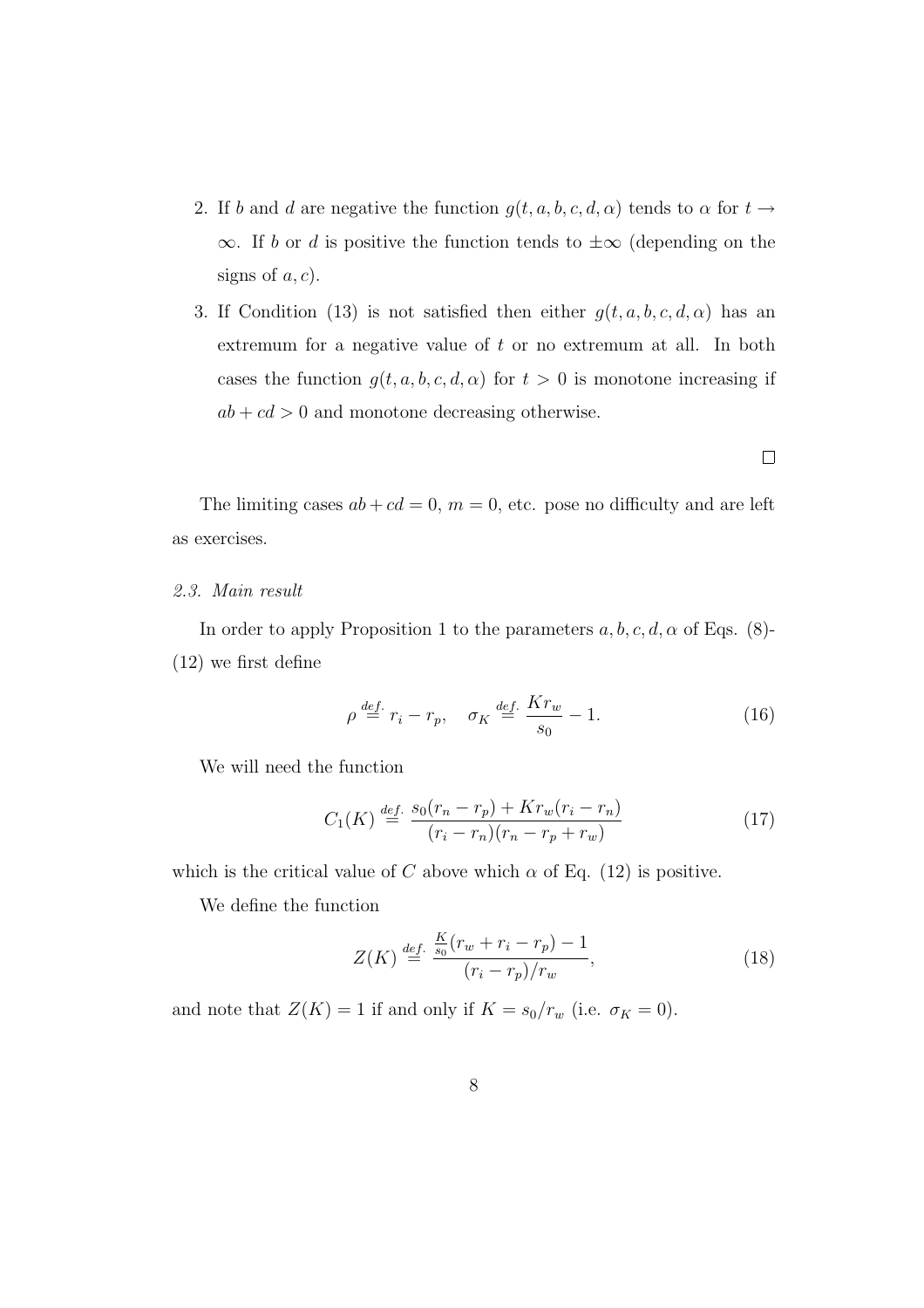The extremum m of Eq. (14) and the corresponding  $t_c$  of Eq. (15) are

$$
r_n - r_i
$$
  

$$
m = s_0 \frac{(r_p - r_i)Z(K)^{r_p - r_i - r_w}}{(r_i - r_n)(r_n - r_p + r_w)} + C - C_1(K),
$$
 (19)

$$
t_c = \frac{\ln\left(Z(K)\right)}{r_w + r_i - r_p}.\tag{20}
$$

We also define the function  $C_2(K)$  as

$$
C_2(K) \stackrel{def.}{=} C_1(K) + s_0 \frac{(r_p - r_i)Z(K)^{r_p - r_i - r_w}}{(r_i - r_n)(r_n - r_p + r_w)} \text{ if } K \ge s_0/r_w, (21)
$$
  

$$
C_2(K) \stackrel{def.}{=} 0 \text{ if } K < s_0/r
$$

$$
C_2(K) \stackrel{\text{def.}}{=} 0 \text{ if } K < s_0 / r_w. \tag{22}
$$

The quantity  $C_2(K)$  of Eq. (21) is the critical value of C above which the extremum  $m$  of Eq. (19) is positive.

With these notations we have the following result on the number of positive zeros of  $S(t)$  of Eq. (7).

**Theorem 1.** We consider the solution  $S(t)$  of Eq. (7) defined by the nonnegative parameters  $K, C, s_0, r_i, r_w, r_p$  and  $r_n$ . The number of positive zeros of  $S(t)$  is given as a function of the sign of  $\rho$  (Figure 1):

Case  $B_1$ :  $\rho > 0$ ,  $(r_i > r_p)$ .

Sub-case  $B_{1,1}$ :  $\sigma_K < 0$  ( $K < s_0/r_w$ ). S(t) has no positive zero.

Sub-case  $B_{1,2}$ :  $\sigma_K > 0$  ( $K > s_0/r_w$ ). We first consider the case  $r_n > r_i$ . If  $C > C_2(K)$  (which includes the case  $C = K$ ) then  $S(t)$  has no positive zero for  $t > 0$  and therefore remains positive for all  $t > 0$ . For  $C_1(K) <$  $C < C<sub>2</sub>(K)$  the function  $S(t)$  has one positive zero on each side of  $t<sub>c</sub>$ . For  $C < C_1(K)$  the function  $S(t)$  has one positive zero. When  $r_p < r_n < r_i$  the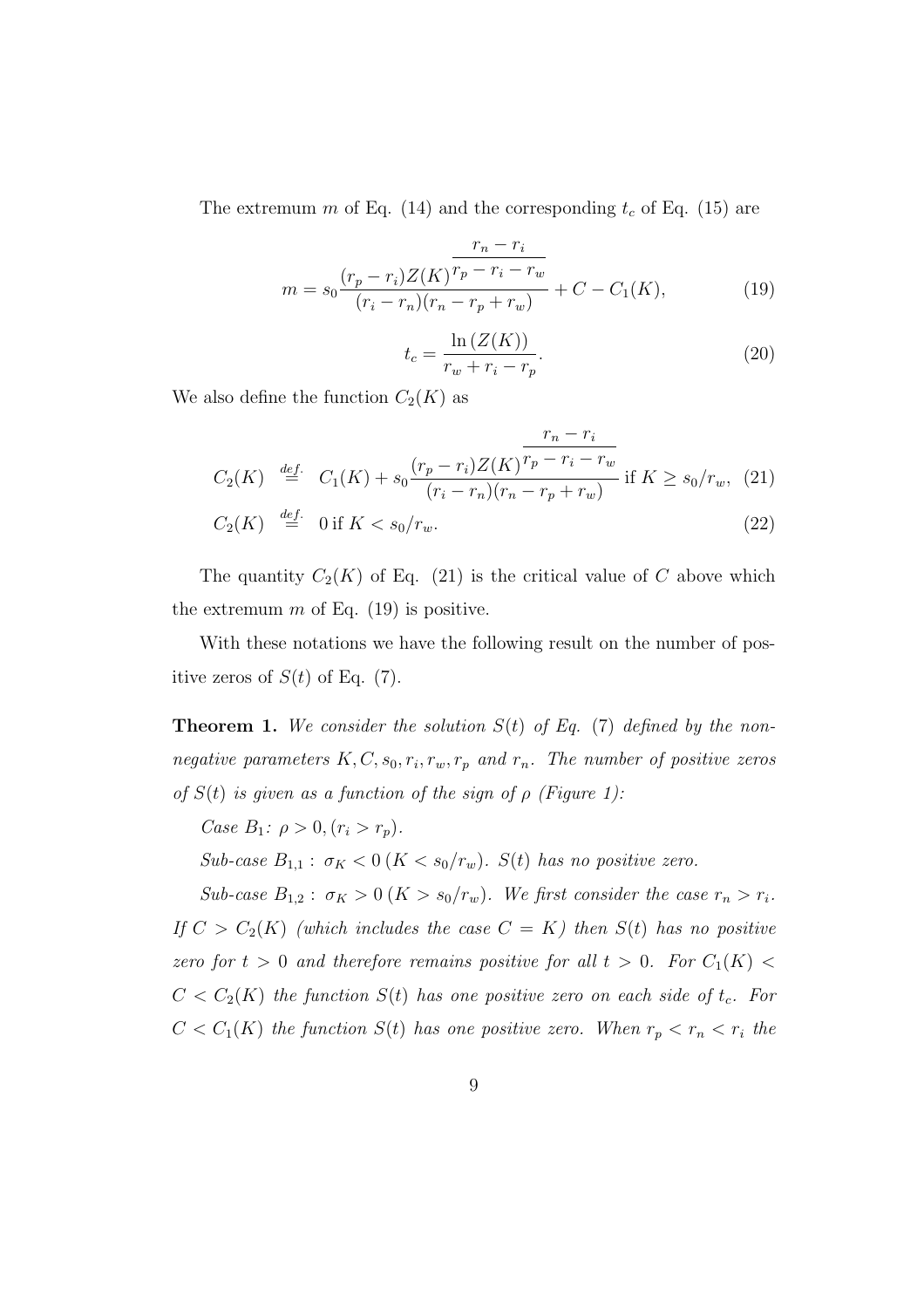function  $S(t)$  has one positive zero for  $C < C_2(K)$  (which includes the case  $C = K$ ) and none if  $C > C_2(K)$ . When  $r_n < r_p$  the function  $S(t)$  has one positive zero for  $C < C_2(K)$  (which includes the case  $C = K$  if K is larger than the fixed point  $K^* = C_2(K^*)$  of  $C_2(K)$ ) and none if  $C > C_2(K)$  (which includes the case  $C = K$  if K is smaller than the fixed point  $K^*$ ).

Case  $B_2$ :  $\rho < 0, (r_i < r_p)$ .

Sub-case  $B_{2,1}$ :  $r_w < r_p - r_n$  or  $r_n < r_i$ . The function  $S(t)$  has one positive zero.

Sub-case  $B_{2,2}$ :  $r_w > r_p - r_n$  and  $r_n > r_i$ . For  $C > C_1(K)$  (which includes the case  $C = K$  if  $r_n > r_p$ ) the function  $S(t)$  has no positive zero. For  $C < C_1(K)$  (which includes the case  $C = K$  if  $r_n < r_p$ ) then  $S(t)$  has one positive zero.

Proof. The application of Proposition 1 hinges on the following observations:

- 1. The parameter  $\alpha$  of Eq. (12) is positive if and only if  $C > C_1(K)$ .
- 2. The extremum m of Eq. (14) is positive if and only if  $C > C_2(K)$ .
- 3. The difference  $C_2(K) C_1(K)$  has the same sign as  $(r_p r_i)/[(r_i$  $r_n)(r_n - r_p + r_w)].$
- 4. For  $\rho > 0$  the function  $C_2(K)$  is an non decreasing function of  $K > 0$ that has no positive fixed point if  $r_n > r_p$  and one positive fixed point  $K^* = C_2(K^*)$  if  $r_n < r_p$ .
- 5. The parameter  $\sigma_K$  and the derivative

$$
g'(0, a, b, c, d, \alpha) = ab + cd = s_0 - Kr_w = -s_0 \sigma_K \tag{23}
$$

of  $g(t, a, b, c, d, \alpha)$  at 0 have opposite signs.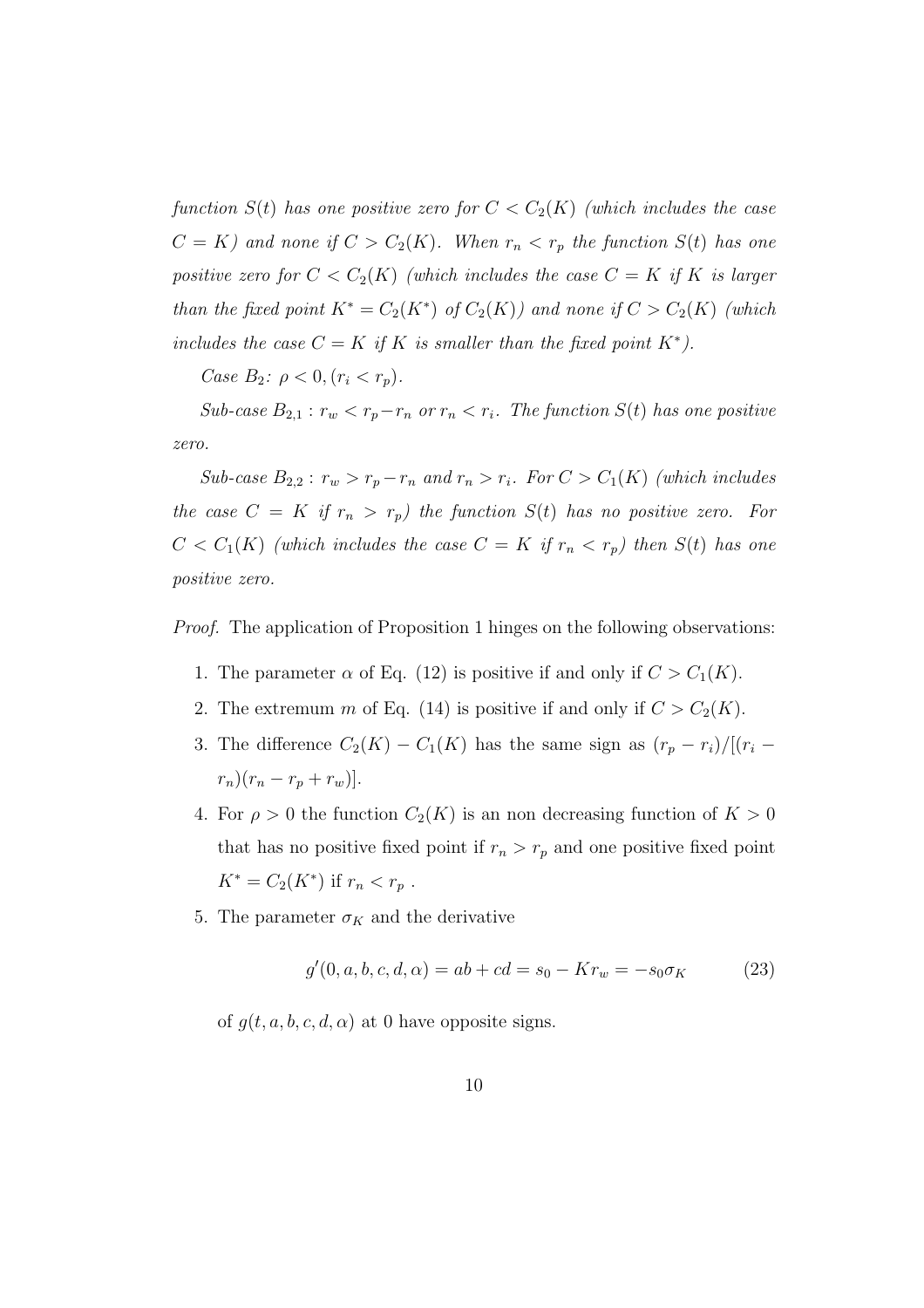With  $a, b, c, d, \alpha$  of Eqs. (8)-(12) the quantities U and V of (13) are

$$
U = \frac{\rho}{-r_w \sigma_K - (\sigma_K + 1)\rho}, \quad V = \frac{\sigma_K}{-r_w \sigma_K - (\sigma_K + 1)\rho}, \quad (24)
$$

and are both negative if and only if  $\rho$  and  $\sigma_K$  have the same sign (because  $\sigma_K + 1 > 0$ ).

In the case  $B_1$  ( $\rho > 0$ ) we consider two sub-cases.

Sub-case  $B_{1,1}$ :  $\sigma_K < 0$ . Condition (13) is not satisfied and the derivative of  $g(t, a, b, c, d, \alpha)$  at 0 is positive. The result follows from  $A_4$  of Proposition 1.

Sub-case  $B_{1,2}$ :  $\sigma_K > 0$ . Condition (13) is satisfied and the derivative of  $g(t, a, b, c, d, \alpha)$  at 0 is negative. The results follow from  $A_1$  of Proposition 1.

In both sub-cases of  $B_2$  ( $\rho < 0$ ) the proof relies on the sign of  $\sigma_K$ . When  $\sigma_K$  < 0 Condition (13) is satisfied and the derivative of  $g(t, a, b, c, d, \alpha)$  at 0 is positive. The sub-cases  $B_{2,1}$  and  $B_{2,2}$  correspond to  $b = r_p - r_n - r_w$  or  $d = r_i - r_n$  positive and to b and d negative, respectively. The results follow from  $A_2$  of Proposition 1. When  $\sigma_K > 0$  Condition (13) is not satisfied and the derivative of  $g(t, a, b, c, d, \alpha)$  at 0 is negative. The results follow from  $A_3$ of Proposition 1.  $\Box$ 

# 2.4. Interpretation of results

Theorem 1 breaks down the results depending on whether the rate  $r_i$  of new investments is larger or smaller than the promised rate of return  $r_p$ .

We first consider the case when  $r_i$  is larger than  $r_p$  (Case  $B_1$ ) and the nominal rate of return  $r_n$  is also larger than  $r_p$  (legal fund). In the subcase  $B_{1,1}$   $(K < s_0/r_w)$  the fund is solvent  $(Z = 0)$  regardless of the initial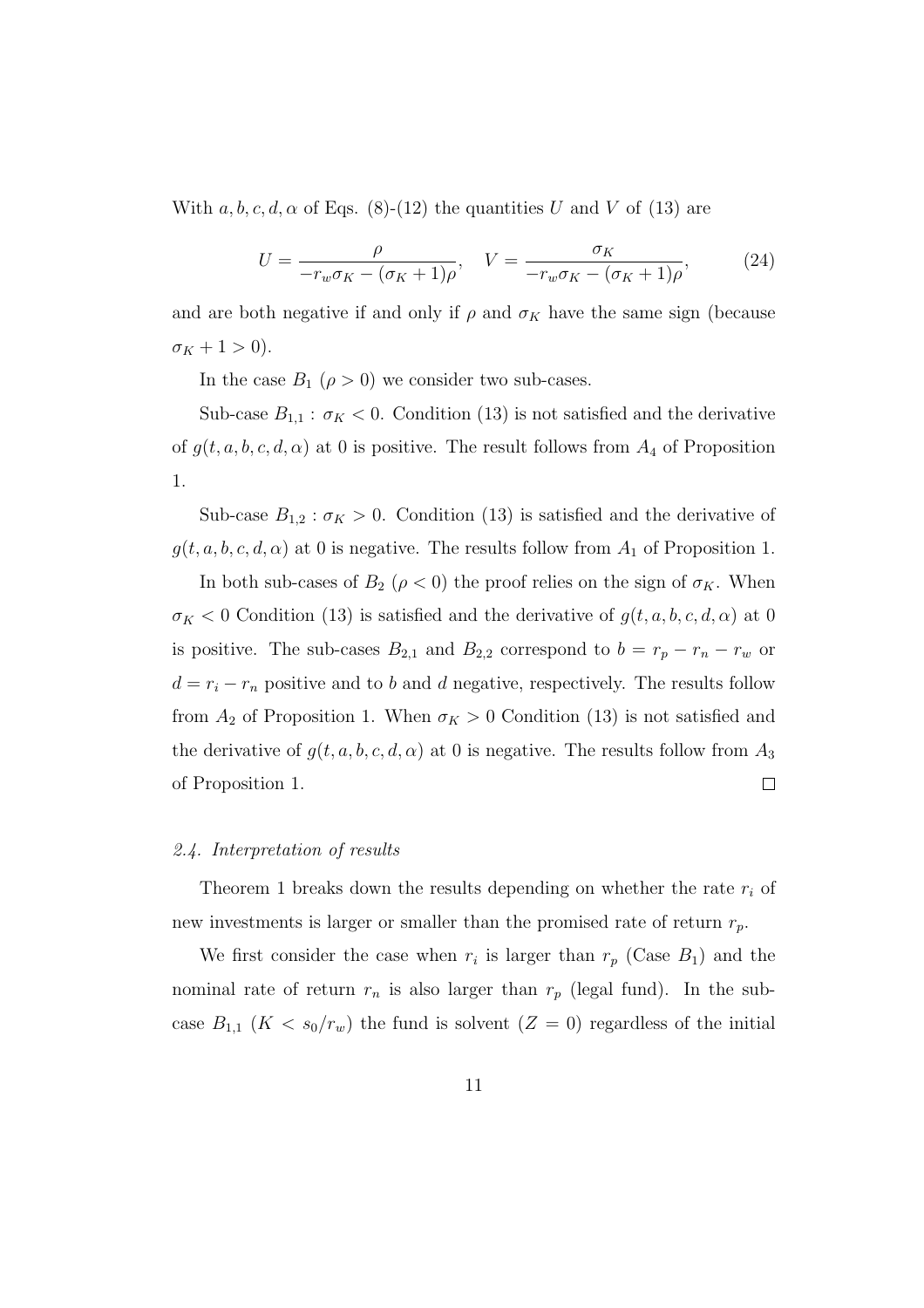

Figure 1: Number Z of zeros of the function  $S(t)$  in the cases  $B_1$  ( $\rho > 0$ ) and  $B_2$  ( $\rho < 0$ ); Z is given in the phase space  $(r_n, r_w)$ . In the sub-case  $B_{2,1}$  the number Z of zeros is 1 regardless of the values of  $C$  and  $K$ . In the two sub-cases of  $B_{2,2}$  and in the three regions of  $B_1$ , the number Z is given in the phase space  $(K, C)$ . 12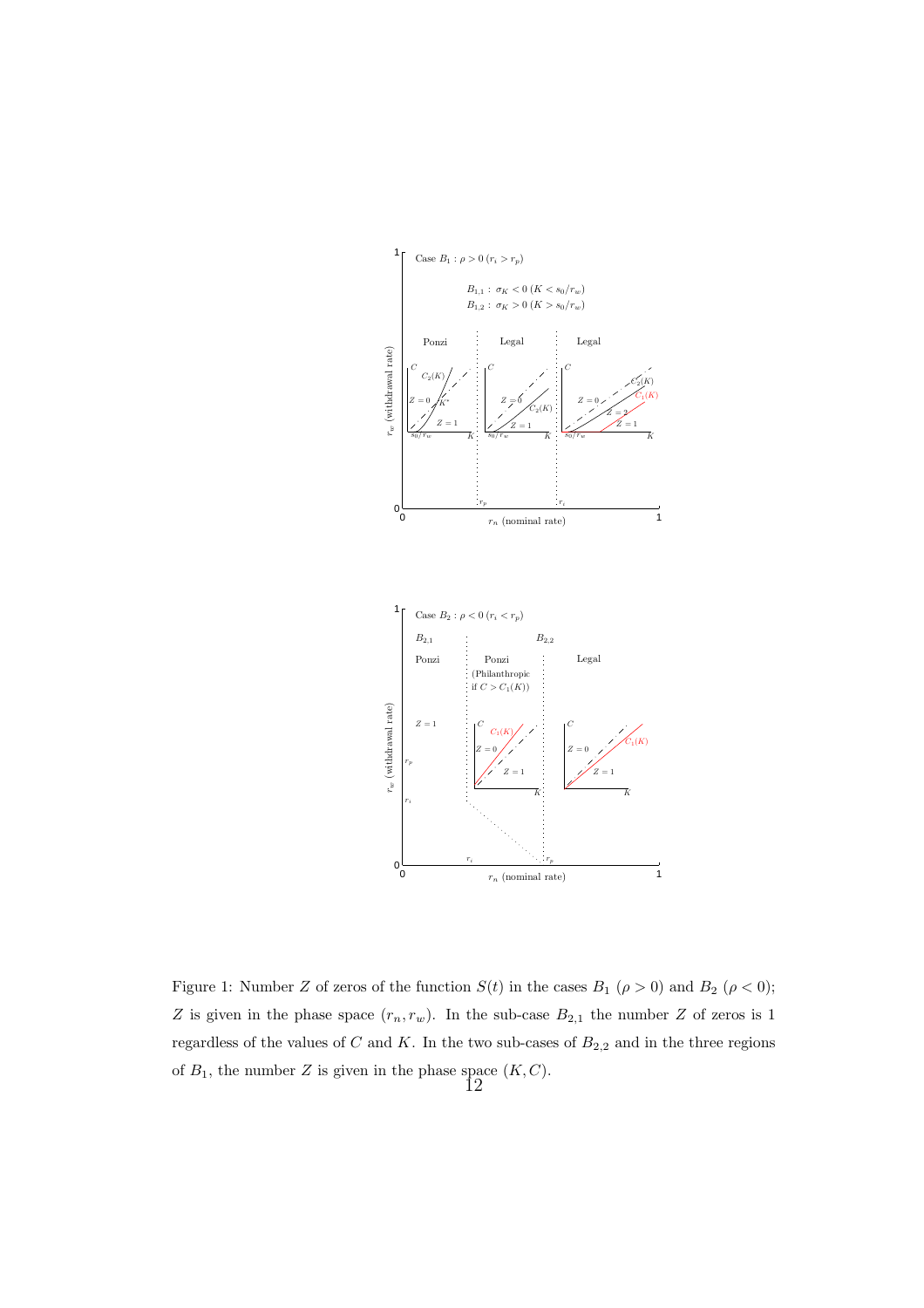condition C. In the sub-case  $B_{1,2}$   $(K > s_0/r_w)$  the two rightmost graphs in Figure 1 (Case  $B_1$ ) show that the fund remains solvent when C remains above  $C_2(K)$  (which includes the case  $K = C$  because the first diagonal (dash-dot line) is above  $C_2(K)$ ). For  $r_n$  between  $r_p$  and  $r_i$  the fund collapses  $(Z = 1)$  as soon as C drops below  $C_2(K)$  (second graph). For  $r_n$  larger than  $r_i$  the fund collapses but recovers  $(Z = 2)$  if C does not fall too much below  $C_2(K)$  ( $C_1(K) < C < C_2(K)$ , third graph). If C is too small ( $C < C_1(K)$ ) then the fund collapses  $(Z = 1)$ .

The first graph of Figure 1, Case  $B_1$ , shows what happens in a Ponzi scheme  $(r_n < r_p)$  even with a rate of new investments  $r_i$  larger than  $r_p$ . The fund will be solvent for  $C = K$  only if K is not too large (K less than the fixed point  $K^*$ ). If  $C = K$  and is larger than the fixed point  $K^*$ , then the combined withdrawals by the initial and subsequent investors eventually cause the fund to collapse.

In Case  $B_2$  (the rate of new investments  $r_i$  is smaller than the promised rate of return  $r_p$ ) we first consider the sub-case of  $B_{2,2}$  with  $r_n > r_p$  (legal fund, second graph). The fund remains solvent for  $C > C_1(K)$ , which included the case  $C = K$ . In the Ponzi sub-case of  $B_{2,2}$  with  $r_i < r_n < r_p$  and  $r_w > r_p - r_n$  the fund does not grow too fast and is solvent if C is larger than  $C_1(K)$ , which is itself larger than K (first graph). This means that despite an  $r_i$  and an  $r_n$  smaller than  $r_p$ , the Ponzi scheme is solvent if the fund manager can add to K an "in-house" investment  $K_0$  at least equal to  $C_1(K) - K$ . We will see in the numerical illustrations that  $C_1(K) - K$  can be quite large and the scheme unprofitable for the fund manager, hence the "philanthropic Ponzi scheme" characterization. We emphasize for future reference that this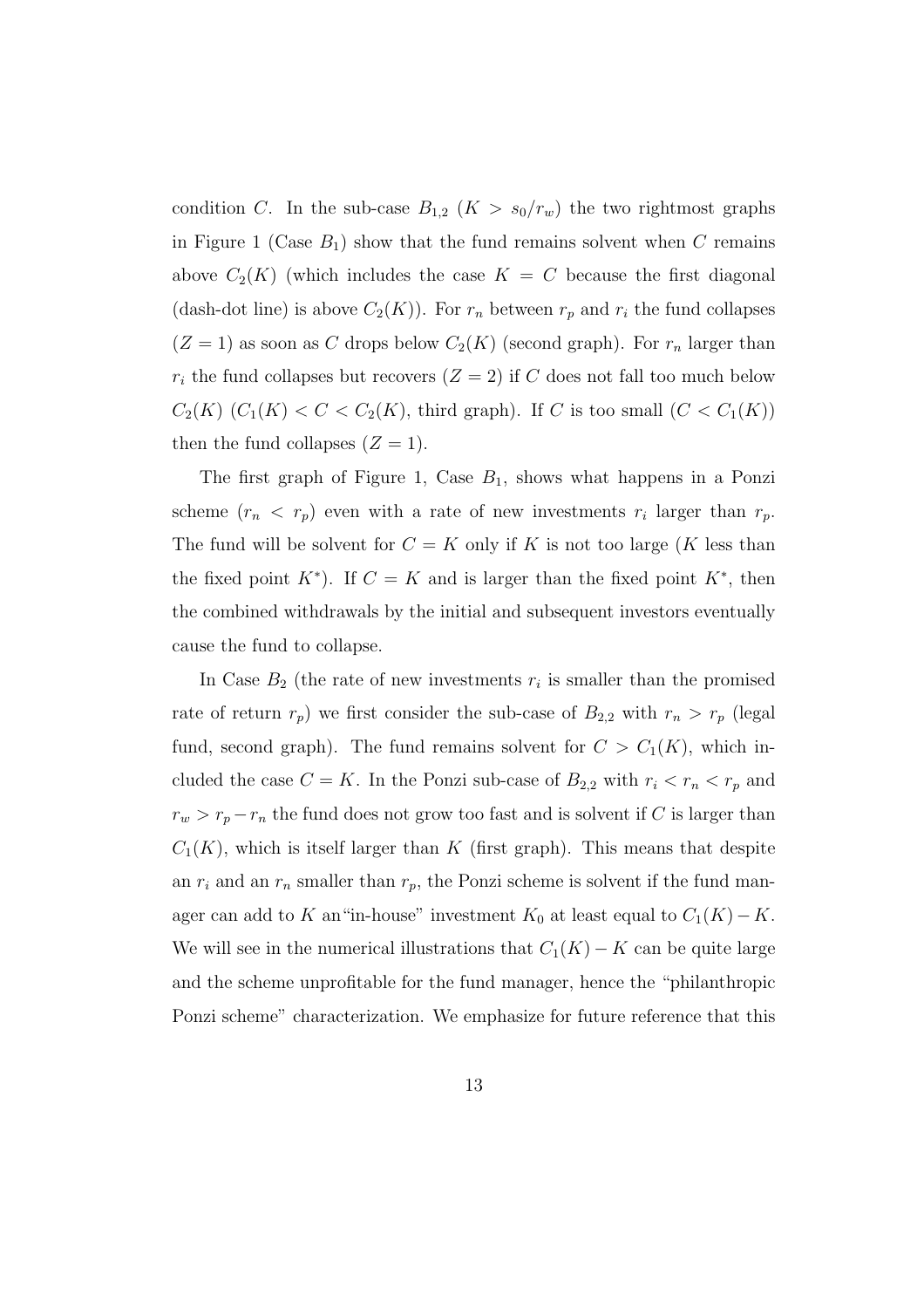scenario hinges on an investment rate  $r_i$  that remains smaller than the nominal rate  $r_n$ . If the manager does not invest enough  $(C < C_1(K))$  the fund collapses.

The Ponzi sub-case  $B_{2,1}$  consists of the values  $r_n < r_i$  and of the values  $(r_n, r_w)$  for which  $r_w < r_p - r_n$  and  $r_n$  is between  $r_i$  and  $r_p$  (triangular region below the first graph). In this sub-case  $B_{2,1}$  the fund grows too fast and collapses  $(Z = 1)$ .

This analysis shows that the role of  $r_w$  is ambiguous when  $r_n$  is between  $r_i$  and  $r_p$ . Although a small  $r_w$  ( $r_w < r_p - r_n$ ,  $B_{2,1}$ ) may seem desirable, the fund will grow more in the long run and eventually collapses. A large  $r_w$  $(r_w > r_p - r_n, B_{2,2})$  may seem dangerous but depletes the fund and means smaller withdrawals in the long run. The fund is ultimately solvent if C is large enough to absorb the large early withdrawals ("philanthropic Ponzi scheme").

# 2.5. Actual and promised amounts in the fund

In order to describe the dynamics of a fund that includes a sudden parameter change at some time  $t^*$ , we need to make explicit the role of the parameters by denoting  $S(t, K, C, s_0, r_i, r_w, r_p, r_n)$  the solution of the differential equation given in (7).

We introduce the actual and promised amounts  $S_a(t)$  and  $S_p(t)$ . The actual amount  $S_a(t)$  in the fund (based on the nominal rate of return  $r_n$  and the initial condition  $C$ ), is the one given in Eq. (7) and rewritten explicitly as

$$
S_a(t) = S(t, K, C, s_0, r_i, r_w, r_p, r_n) = \frac{r_w[s_0 - (r_i - r_p + r_w)K]}{(r_p - r_n - r_w)(r_i - r_p + r_w)}e^{(r_p - r_w)t} +
$$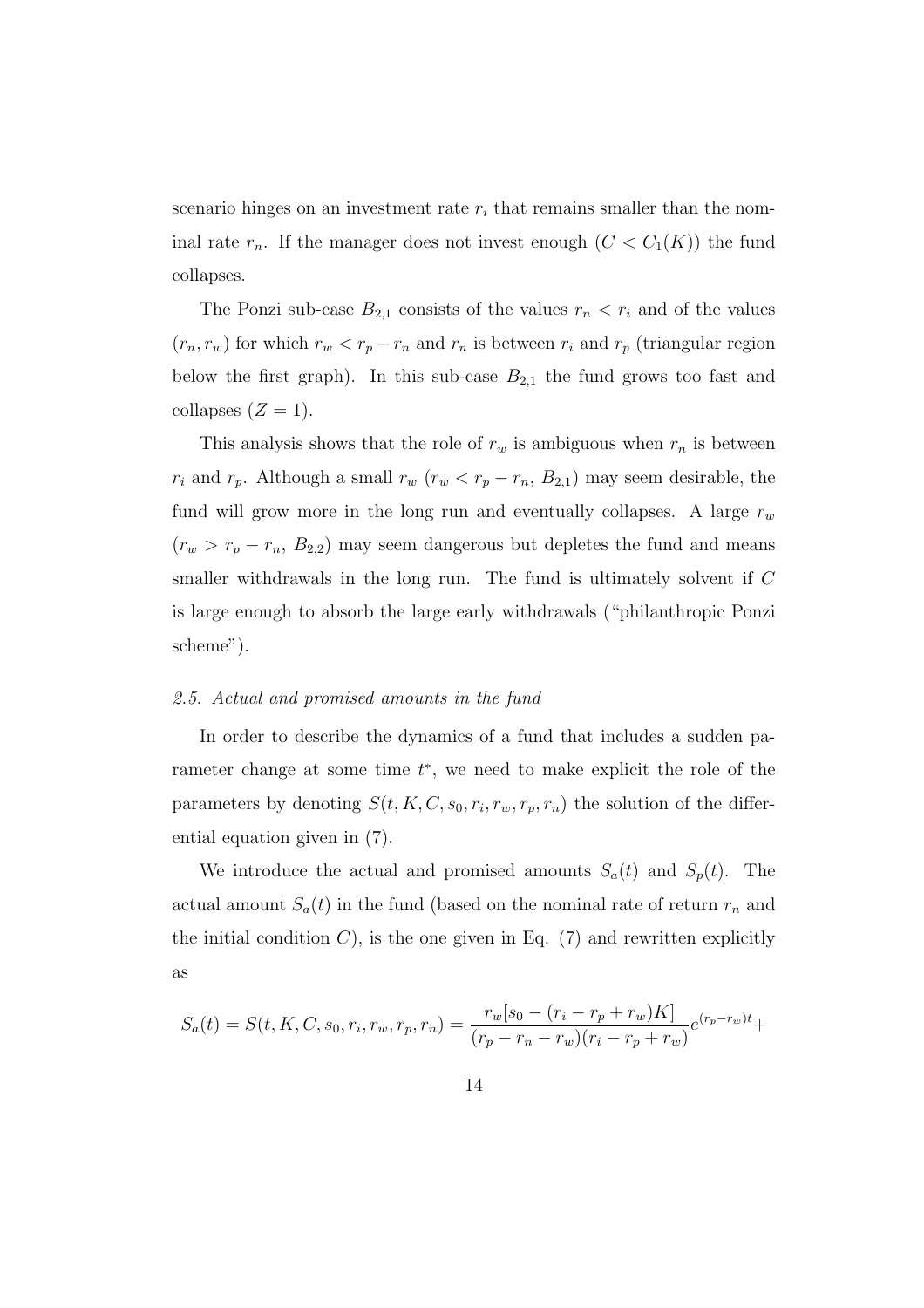$$
\frac{s_0(r_i - r_p)}{(r_i - r_n)(r_i - r_p + r_w)} e^{r_i t} + \left( C - \frac{s_0(r_n - r_p) + Kr_w(r_i - r_n)}{(r_i - r_n)(r_n - r_p + r_w)} \right) e^{r_n t} \tag{25}
$$

The quantity  $S_p(t)$  is the amount that is promised to and belongs to investors;  $S_p(t)$  is obtained by setting in Eq. (25) the parameter  $r_n$  equal to  $r_p$  and the initial condition C equal to K. Under these conditions the third term in Eq. (25) becomes zero and

$$
S_p(t) = S(t, K, K, s_0, r_i, r_w, r_p, r_p) =
$$
  

$$
\frac{s_0}{r_p - r_i - r_w} \left( e^{(r_p - r_w)t} - e^{r_i t} \right) + K e^{(r_p - r_w)t}
$$
 (26)

Contrary to the actual amount  $S_a(t)$  in the fund the promised amount  $S_p(t)$ is positive regardless of the parameter values.

### 2.6. Change in parameter values

The assumption of an exponentially increasing density of new investments is not realistic in the long run and we may wish to examine what happens if the investment rate  $r_i$  suddenly drops to 0. This means that the flow of new investments becomes a constant. More generally, it would be useful to be able to describe the future dynamics of the fund if at a point in time  $t^*$ the parameters  $(s_0, r_i, r_w, r_p, r_n)$  experience a sudden (discontinuous) change of value and become  $(s'_0, r'_i, r'_w, r'_p, r'_n)$ .

We call  $C'$  and  $K'$  the actual and the promised amounts in the fund at time  $t^*$ :

$$
C' = S_a(t^*) = S(t^*, K, C, s_0, r_i, r_w, r_p, r_n)
$$
\n(27)

and

$$
K' = S_p(t^*) = S(t^*, K, K, s_0, r_i, r_w, r_p, r_p).
$$
\n(28)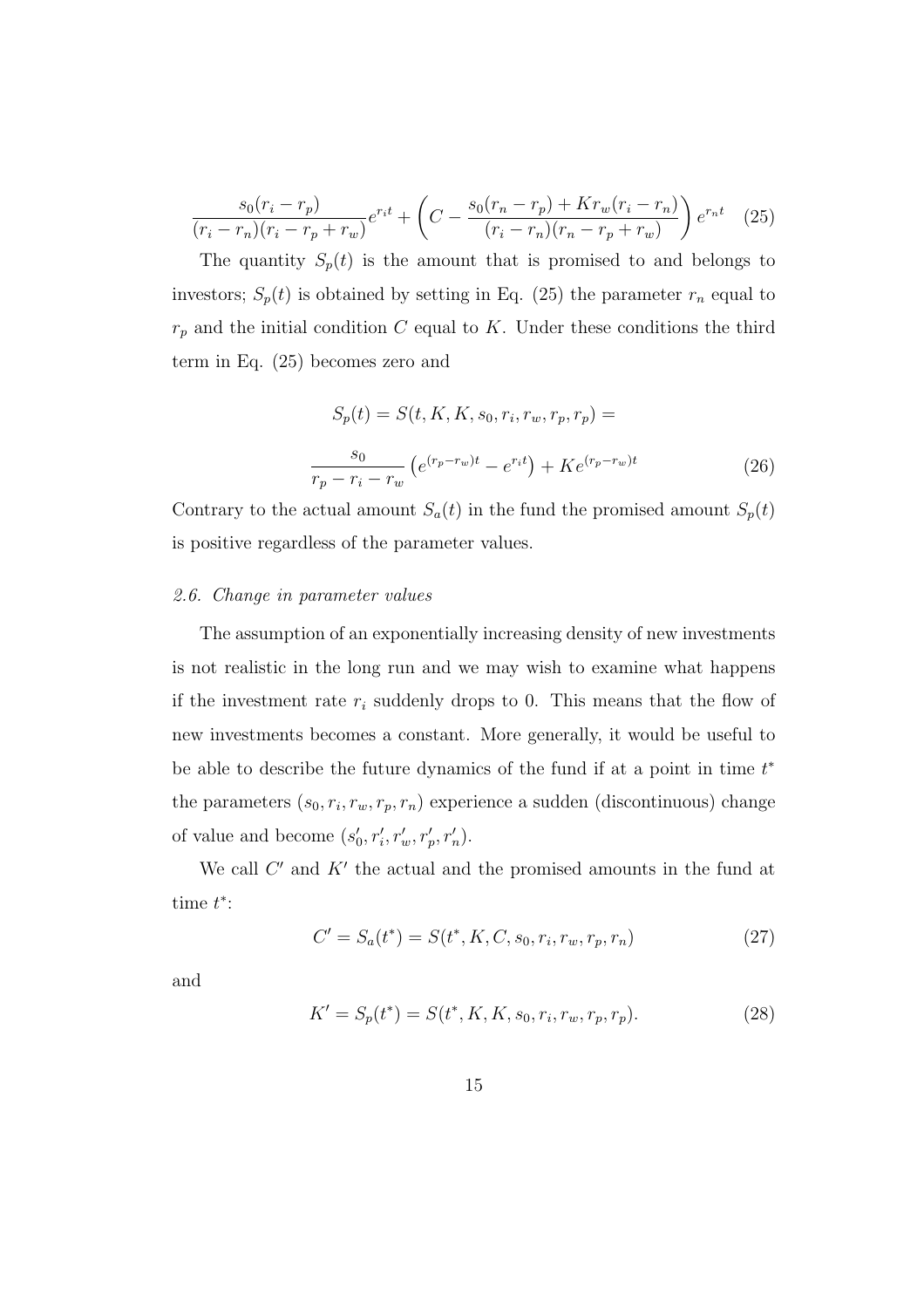These quantities will be the new initial condition and initial investment starting at time  $t^*$ . The actual and promised amounts at any time  $t$  are now

$$
S_a(t) = \begin{cases} S(t, K, C, s_0, r_i, r_w, r_p, r_n) & \text{if } t \le t^*; \\ S(t - t^*, K', C', s'_0, r'_i, r'_w, r'_p, r'_n) & \text{if } t > t^*. \end{cases}
$$
(29)

and

$$
S_p(t) = \begin{cases} S(t, K, K, s_0, r_i, r_w, r_p, r_p) & \text{if } t \le t^*; \\ S(t - t^*, K', K', s'_0, r'_i, r'_w, r'_p, r'_p) & \text{if } t > t^*. \end{cases}
$$
(30)

Several discontinuous parameter changes at different times can be dealt with in this fashion.

# 3. Applications

#### 3.1. Charles Ponzi's original scheme

Ponzi schemes are named after the eponymous Italian adventurer and fraudster Charles Ponzi (1882-1949) who emigrated to the United States in 1903. We will use the data available on Ponzi's scheme to fit crudely the model and study the implications of a density of new deposits becoming constant  $(r_i = 0)$  at some point  $t^*$ . The data used comes from DeWitt (2009).

Charles Ponzi was a petty crook who spent time in and out of prison. While in Boston in 1919 he learnt that International Reply Coupons could be bought in one country and theoretically resold in another at a profit. Trading in these coupons was not realistic, but that did not prevent Ponzi from issuing bonds which offered a 100% profit if held for 90 days (0.25 years). We translate this 90-day doubling time into an annualized rate of return  $r_p$ that must satisfy  $e^{0.25r_p} = 2$ , i.e.  $r_p = 2.773$ .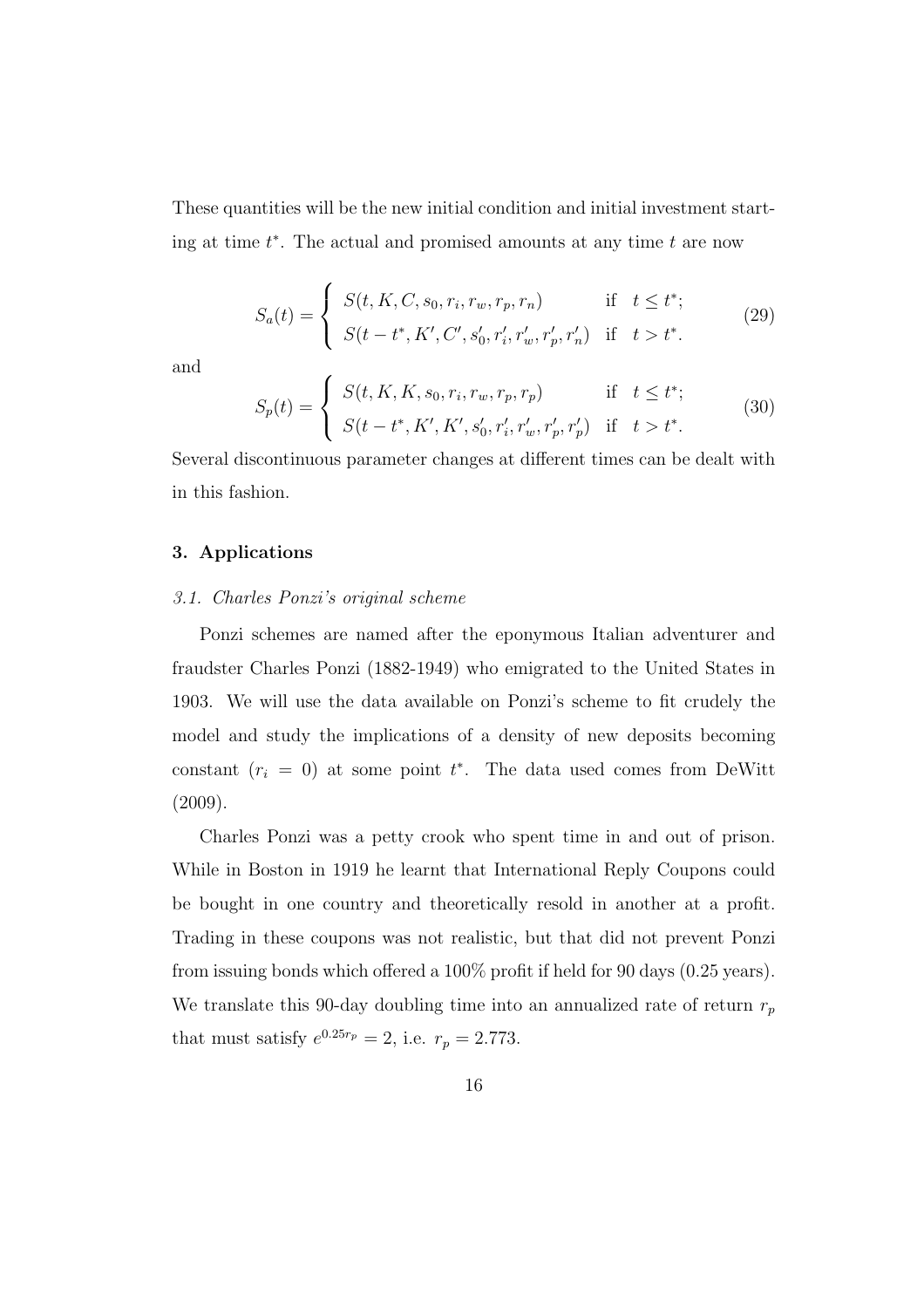

Figure 2: Actual and promised amounts  $S_a(t)$  and  $S_p(t)$  in Ponzi's fund, crudely fitted to available data for the duration of the fund from time  $t = 0$  (December 26, 1919) to  $t^* = 0.58$  (July 26, 1920). The hypothetical trajectories beyond 0.58 illustrate the effect of the flow of new investments becoming constant and equal to the \$ 200,000 a day reached at time 0.58. The fund would have collapsed about nine months later  $(S_a(1.30) = 0)$ .

Ponzi was penniless when he launched his fund and there is no reported initial investment K, so we can safely set  $C = K = 0$ . The parameters  $s_0$  and  $r_i$  for the density of new investments  $s_0 \exp(r_i t)$  can be estimated crudely on the basis of information on deposits made between the first day (December 26, 1919,  $t = 0$ ) and last day (July 26, 1920,  $t^* = 0.58$ ) of the scheme's history. On the last day Ponzi collected \$200,000 for a total of \$10 million deposited over the seven-month period. Under the assumption of exponential growth and with the year and a million dollars as the time and monetary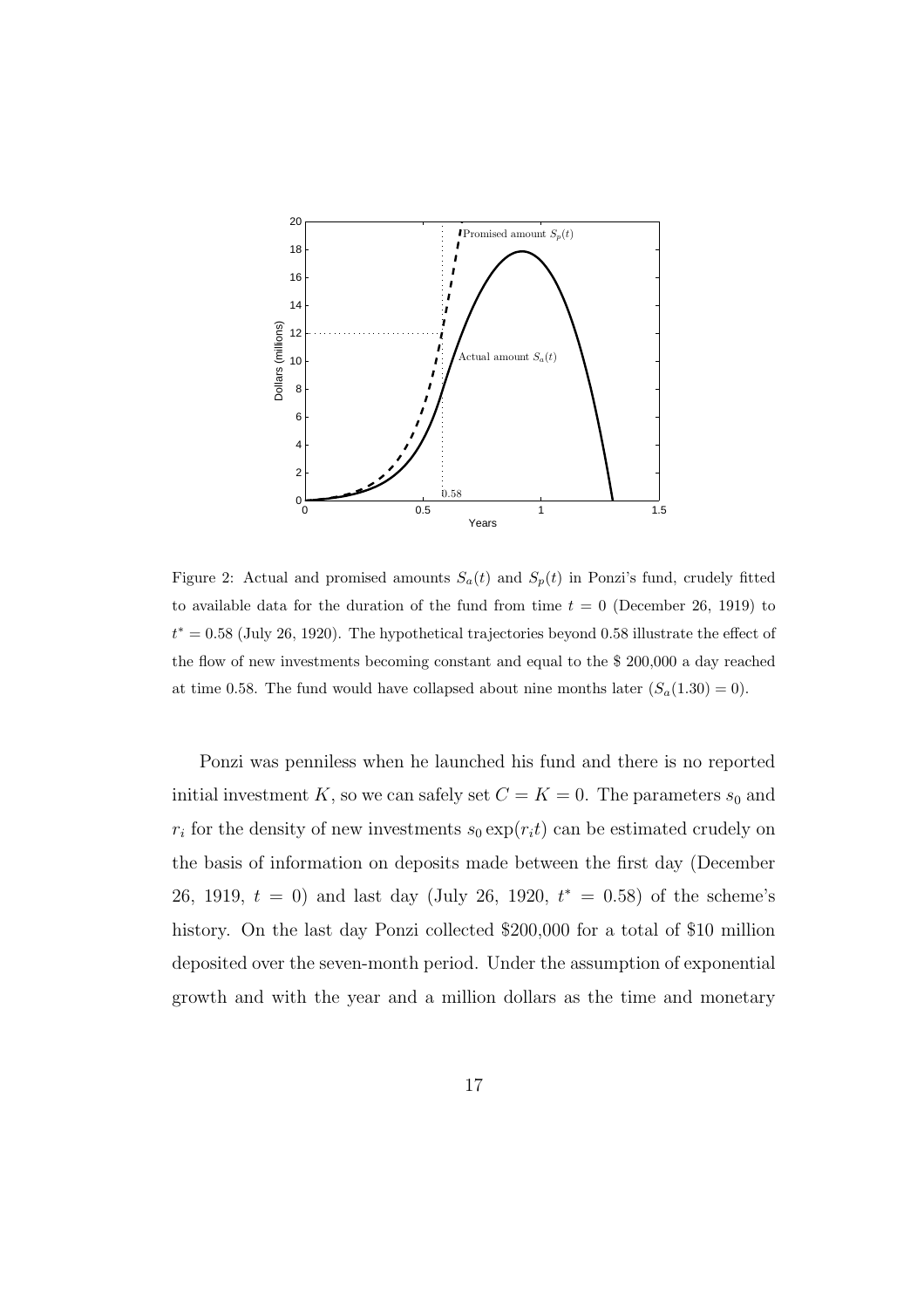units, the parameters  $s_0$  and  $r_i$  must satisfy

$$
s_0 e^{0.58r_i} = 0.2 \times 365, \ s_0 \left(\frac{e^{0.58r_i} - 1}{r_i}\right) = 10 \tag{31}
$$

which yields

$$
s_0 = 1.130, r_i = 7.187.
$$
\n<sup>(32)</sup>

This value of  $s_0$  translates into an initial flow  $s_0/365$  of \$ 3,095 a day. An exponential growth from \$ 3,095 to \$ 200,000 a day seems plausible in view of Ponzi's own description of A huge line of investors, four abreast, stretched from the City Hall Annex . . . all the way to my office! (quote in DeWitt  $(2009)$ ).

The actual profit made on the International Reply Coupons was negligible. We thus arbitrarily choose a nominal rate  $r_n$  of 0.01, although  $r_n$  could just as well be set equal to 0. Indeed, the impact of a one or even five percent nominal return is negligible in comparison with new investments pouring in at an instantaneous rate of 7.187.

The greatest uncertainty rests with the redemption rate (our withdrawal rate  $r_w$ ) at which investors cashed in the bonds. We only know that some investors redeemed their bonds after 90 days but that many left their money to double once again. We can however estimate  $r_w$  crudely on the basis of information available at the time of Ponzi's trial. He redeemed \$5 million of his bonds after the July 1920 cessation of activity with \$7 million still outstanding. We will take these figures to mean that the promised amount accumulated by time  $t^* = 0.58$  is

$$
S_p(0.58) = 12.\t\t(33)
$$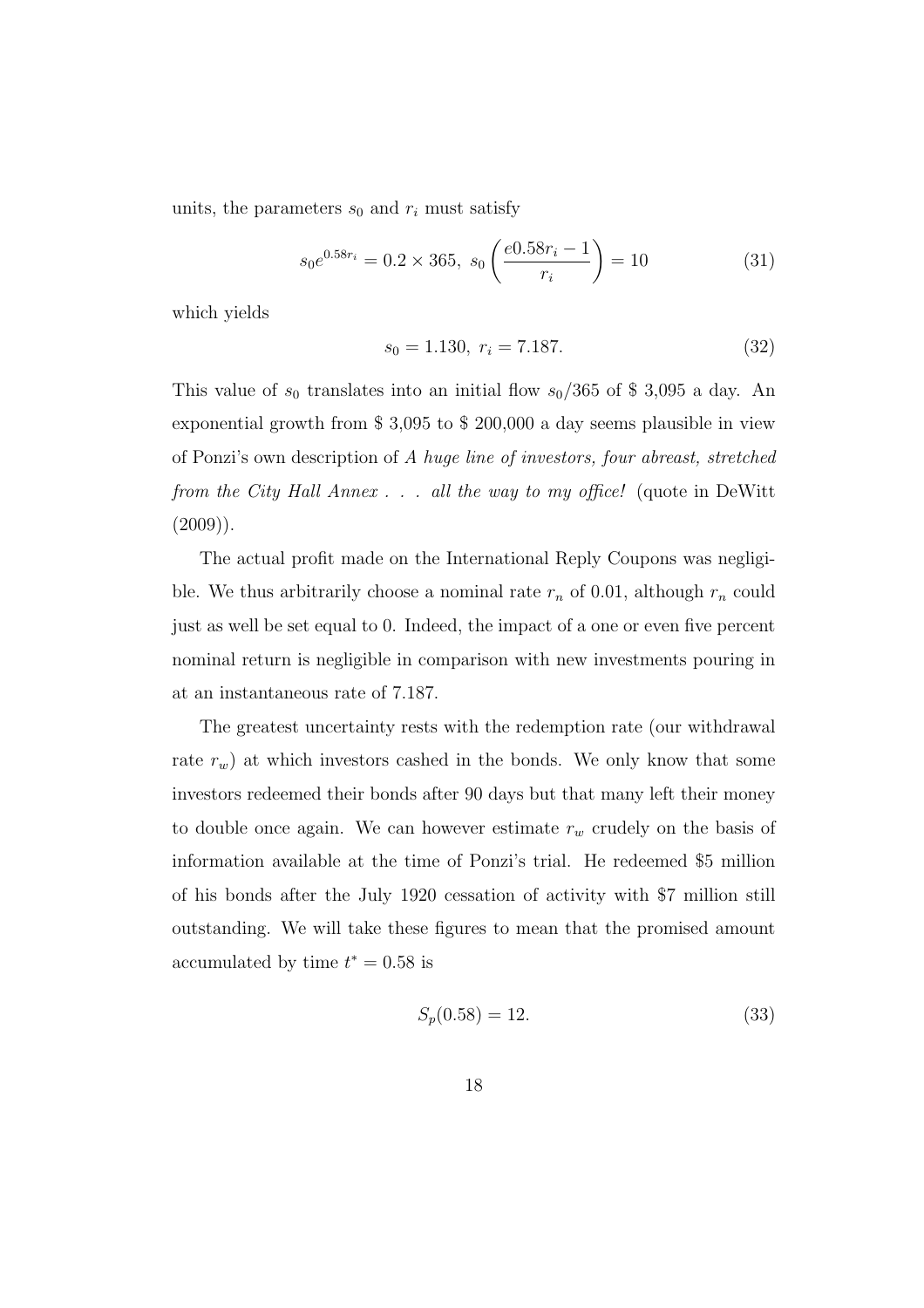|                                                                                                   |  | $K$ $C$ $s_0$ $r_i$ $r_w$ $r_p$ $r_n$ |  |  |
|---------------------------------------------------------------------------------------------------|--|---------------------------------------|--|--|
| Ponzi's scheme $(t \le 0.58)$ 0 0 1.130 7.187 1.47 2.773 0.01                                     |  |                                       |  |  |
| Ponzi's scheme $(t > 0.58)$ 12 7.76 73 0 1.47 2.773 0.01                                          |  |                                       |  |  |
| Philanthropic Ponzi scheme $\begin{array}{cccc} 0 & 280 & 1 & 0 & 0.12 & 0.15 & 0.04 \end{array}$ |  |                                       |  |  |

Table 1: Model parameter values for Charles Ponzi's 1920 scheme (Section 3.1) and for a hypothetical philanthropic Ponzi scheme (Section 3.2).

With all other parameter values known, we solved this equation numerically for  $r_w$  and obtained  $r_w = 1.47$  (Table 1). The corresponding actual amount in the fund at  $t^* = 0.58$  is then  $S_a(0.58) = $7.763$  million. After the late \$5 million redemption Ponzi was left with \$2.763 million, which is consistent with his reported assets of \$2 million at the time of his trial if we assume he had spent \$0.763 million.

Figure 1 shows that with  $r_n \, < r_p \, < r_i$  and  $K = C = 0$  the scheme corresponds to the first graph of Case  $B_1$  and to the sub-case  $B_{1,1}$ . The function  $S_a(t)$  has no zero and would continue to grow at the asymptotically exponential rate  $r_i$  (second term of Eq. (25)) as long as investors pour money in at the same rate  $r_i$ .

Figure 2 depicts the actual and promised amounts up to  $t^* = 0.58$  on the basis of the parameter values estimated above. As a projection exercise we assume that after  $t^* = 0.58$  the flow of new deposits stopped increasing and remained equal to the \$200,000 per day reached at  $t^* = 0.58$  (July 26, 1920). This means that the annualized density is now  $s'_0 = 200,000 \times 365 =$ \$73 million a year and that  $r_i$  became  $r'_i = 0$ . The other parameter values were kept unchanged after  $t^* = 0.58$   $(r'_n = 0.01, r'_p = 2.773, r'_w = 1.47$ , Table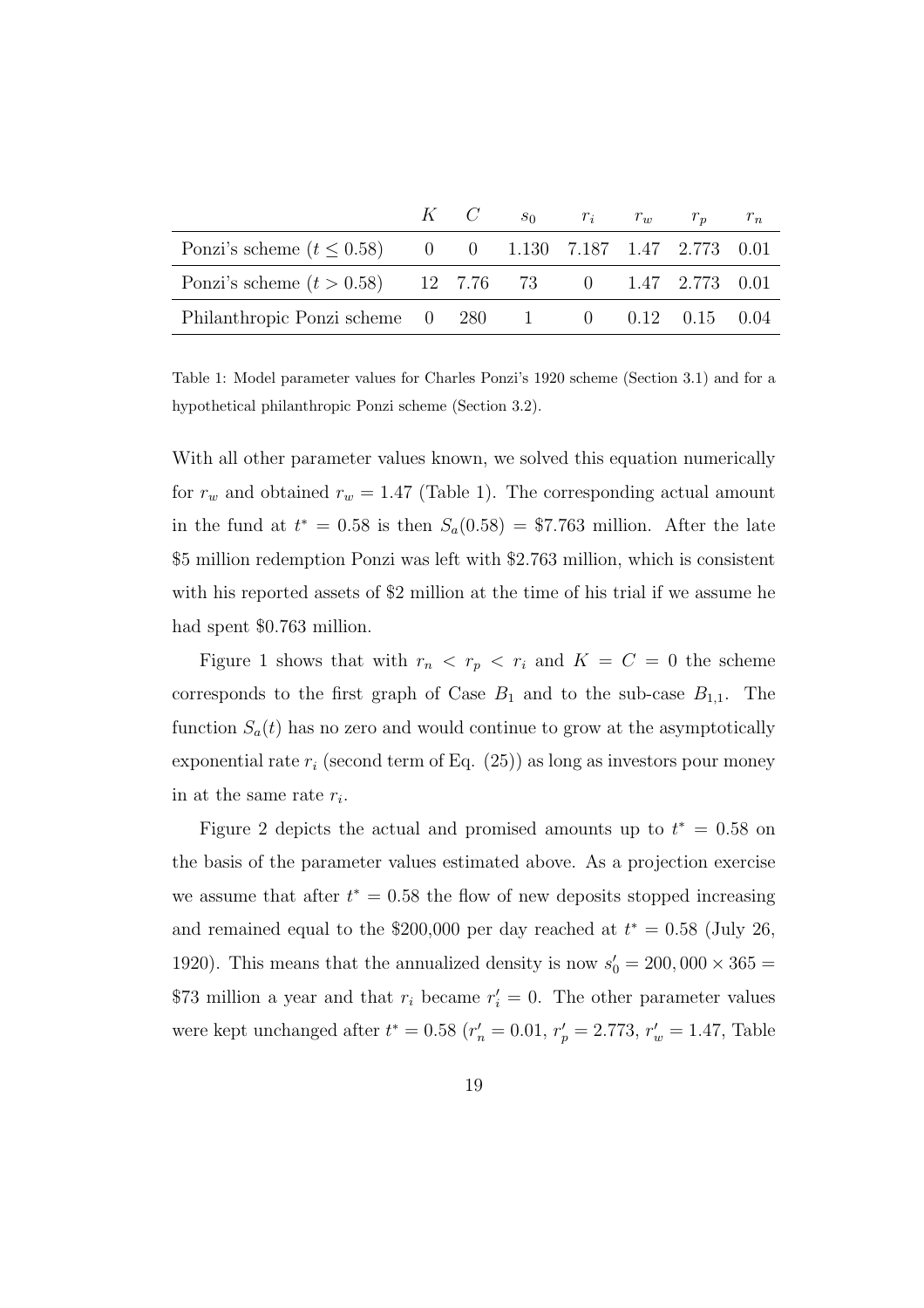1). With  $r'_i = 0 < r'_n = 0.01 < r'_p = 2.773$  we are now in the sub-case  $B_{2,1}$  of  $B_2$  because  $r'_w = 1.47 < r'_p - r'_n = 2.763$ . As expected the fund would have collapsed, with  $S_a(t)$  reaching 0 roughly nine months after  $t^*$  $(S_a(1.30) = 0)$ . The promised amount  $S_p(t)$  continues to grow exponentially at the rate  $r'_{p} - r'_{w} = 1.303$ .

### 3.2. A philanthropic Ponzi scheme

We noted that if  $r_w > r_p - r_n$  and  $r_i < r_n < r_p$ , then for  $C > C_1(K)$ the Ponzi scheme is solvent. We will now see why we labeled this scenario "philanthropic". With  $C - C_1(K)$  positive, the asymptotic growth rate of the actual amount  $S_a(t)$  is  $r_n$  because the last term  $(C - C_1(K))e^{r_n t}$  in Eq. (25) dominates all other exponential terms. The promised amount  $S_p(t)$  of Eq. (26) grows at the asymptotic rate  $r_p - r_w$  which is smaller than the nominal  $r_n$ . The fund's profit is  $S_a(t) - S_p(t)$  and we have for large t

$$
S_a(t) \sim S_a(t) - S_p(t) \sim (C - C_1(K))e^{r_n t}
$$
\n(34)

where  $x(t) \sim y(t)$  means that  $\lim_{t \to \infty} x(t)/y(t) = 1$ . If the initial deposit is  $K = 0$  then the initial condition C is equal to the "in-house" investment  $K_0$ and (34) becomes

$$
S_a(t) \sim S_a(t) - S_p(t) \sim (C - C_1(0))e^{r_n t} = \left(C - \frac{s_0(r_p - r_n)}{(r_n - r_i)(r_n - r_p + r_w)}\right)e^{r_n t}
$$
\n(35)

where C must be larger than  $C_1(0)$ . The actual amount  $S_a(t)$  and the profit  $S_a(t) - S_p(t)$  grow asymptotically at the exponential rate  $r_n$  but are both smaller than the profit  $Ce^{r_n t}$  that the manager could have made by simply investing the quantity  $C$  at the nominal rate  $r_n$ . This shows that solvency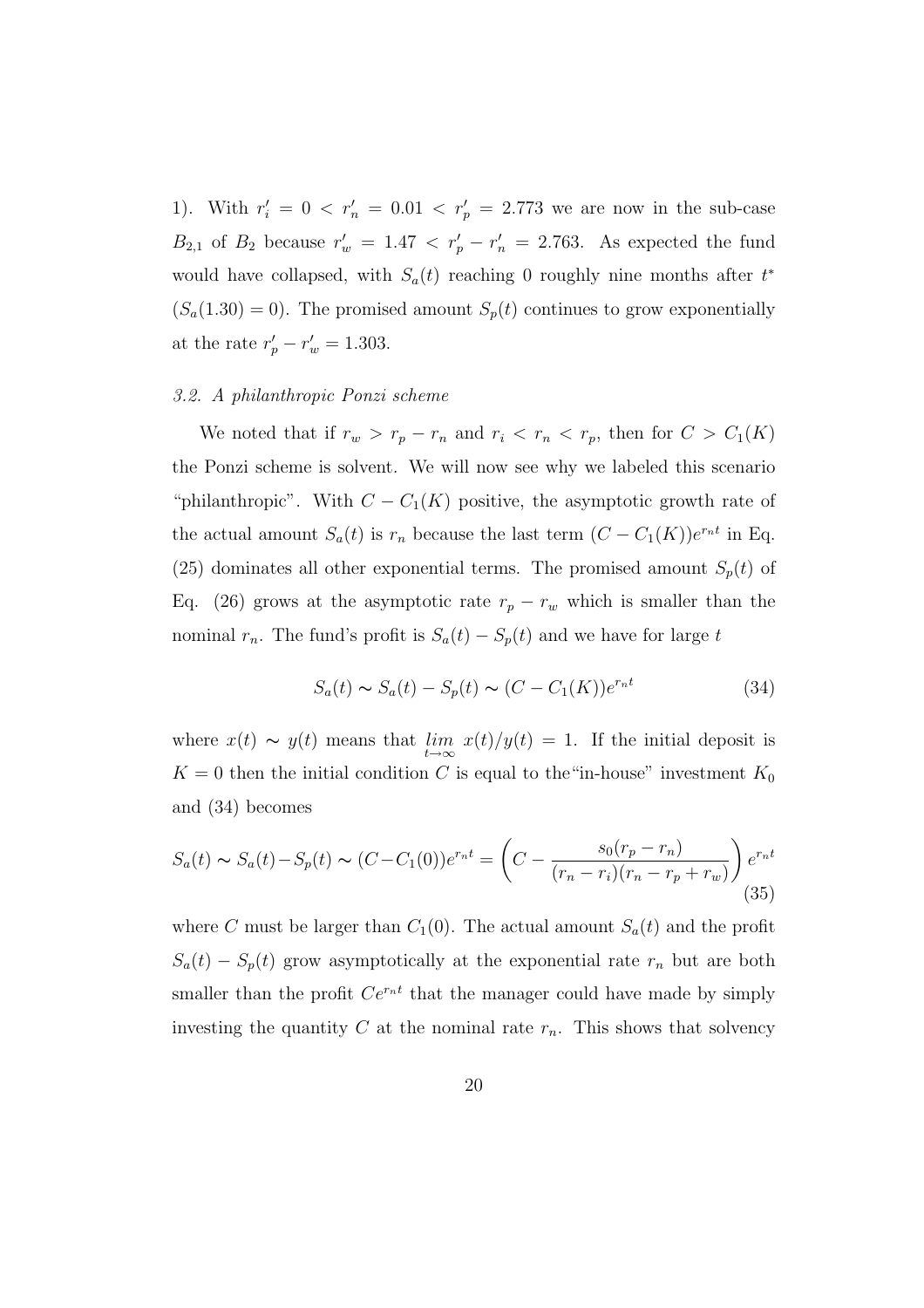

Figure 3: Natural logarithms divided by time t of actual and promised amounts in philanthropic Ponzi fund, compared with the larger natural logarithm divided by  $t$  of the accumulated amount had the \$280 million been invested at the nominal rate  $r_n (\ln(C)/t+r_n)$ .

hinges on a philanthropic fund manager who is willing to invest a significant initial amount and give away a share of her profits.

We will see how large the initial investment  $C$  must be with the example of a manager offering a 15% return to individuals who contribute one million dollars a year and continuously withdraw 12% of their accumulated capital  $(r_p = 0.15, s_0 = 1, r_i = 0, r_w = 0.12,$  Table 1). We assume the manager can realistically earn 4 % ( $r_n = 0.04$ ). With no initial deposits by investors  $(K = 0)$  the fund manager's minimum investment C to keep the fund solvent is  $C_1(0) = 275$ . With  $C = 280$  we plotted in Figure 3 the functions  $\ln(S_a(t))/t$ and  $\ln(S_p(t))/t$  to show their convergence to  $r_n = 0.04$  and  $r_p - r_w = 0.03$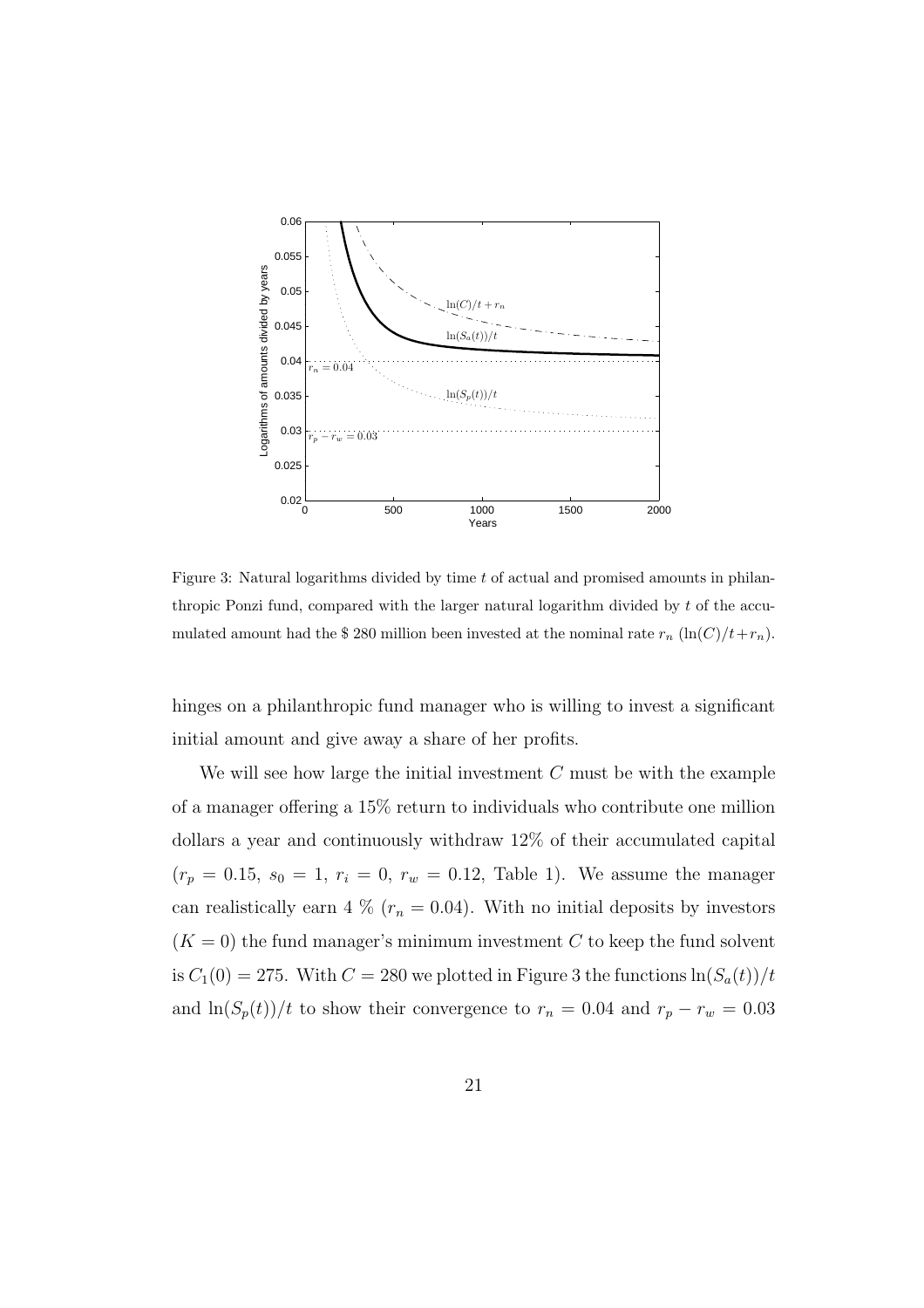respectively. We also plotted  $\ln(Ce^{r_n t})/t = \ln(C)/t + r_n$ , which is the natural logarithm divided by time  $t$  of the accumulated amount had the \$280 million been invested at the nominal rate  $r_n$ . This quantity also converges to  $r_n =$ 0.04 while staying larger than  $\ln(S_a(t))/t$  and  $\ln(S_p(t))/t$ .

An initial investment of \$280 million dollars to sustain (at a loss) a fund that grows by only \$1 million a year may not be a fund manager's idea of a profitable venture. This example was provided only to illustrate the fact that with a sufficiently large initial "in-house" investment a Ponzi scheme can be solvent with no or a very small growth in deposits and a nominal interest rate smaller than the promised one.

The example may also contribute to the discussion about the U.S. Social Security system being comparable to a Ponzi scheme. (See Mandel (2008) for a balanced account). The Social Security Administration vehemently denies any connection and suggests that the short-lived nature of Charles Ponzi's scheme is the telltale sign of such a fraudulent operation (DeWitt, 2009). The same Social Security source indicates that the German and U.S. Social Security systems have been in operation since 1889 and 1935, respectively. DeWitt (2009) implies that this longevity disqualifies these systems as Ponzi schemes. However our model makes clear that a Ponzi scheme can last a long time before collapsing or even indefinitely with or without a growth in deposits. In particular, our philanthropic Ponzi scheme which relies on a large initial investment may approximate a perfectly legal and legitimate non-profit government investment into a social security scheme meant to provide fixed incomes to a growing population of retirees. We recall however that in this case the solvency of the fund depends on an investment rate  $r_i$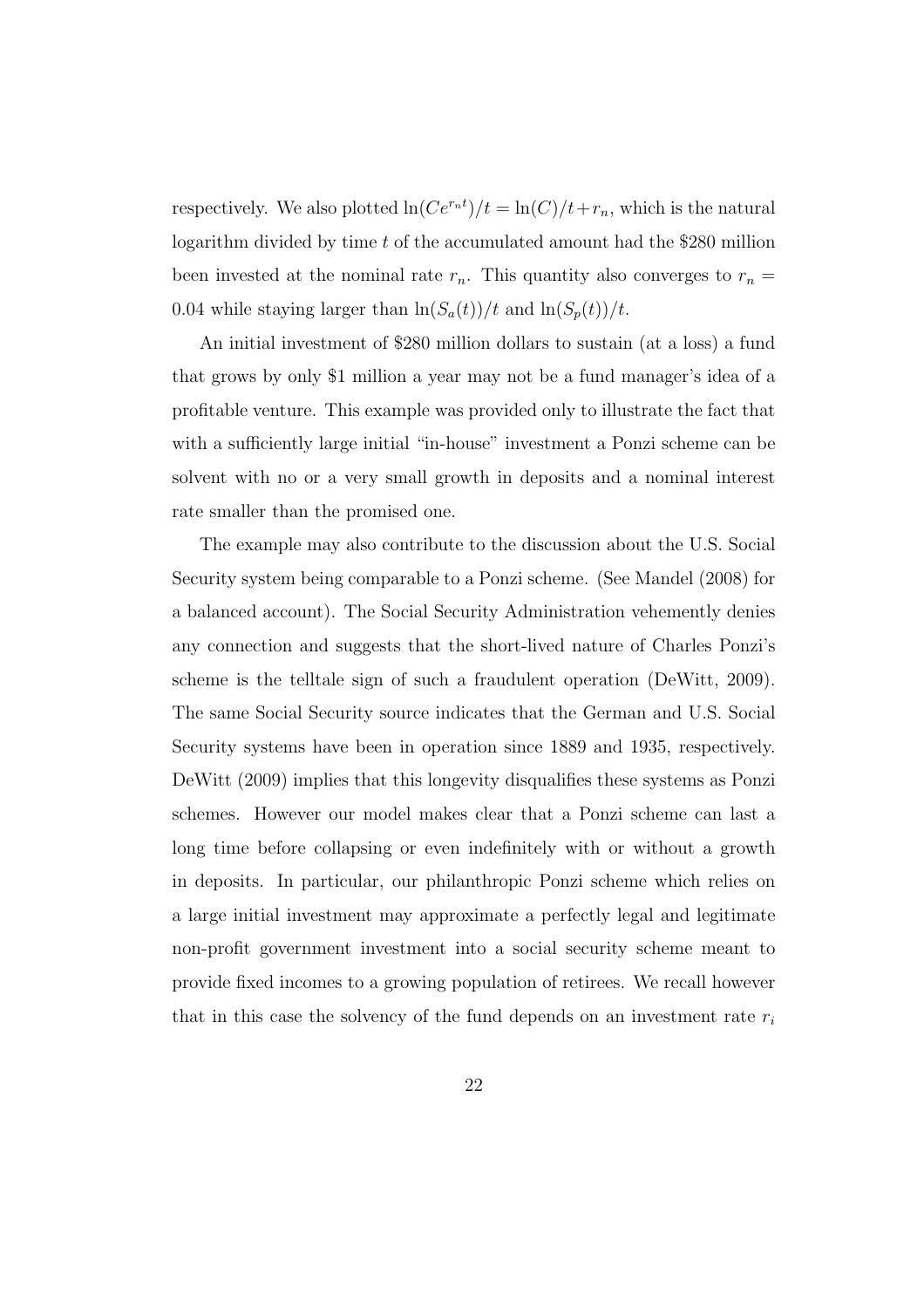that remains smaller than the nominal rate of return  $r_n$ . Although the role of population growth is beyond the scope of this paper, this shows that the retiree population and its investments must not grow too rapidly in order for the fund to be solvent.

# 4. Conclusion

After the collapse of Charles Ponzi's scheme in July 1920 it took seven years of litigation for the investors to get 37 cents on the dollar of their principal. After several trials Ponzi spent a total of 10 years in prison before returning to Italy where he briefly worked for Benito Mussolini. Having once again mismanaged things he fled to Brazil where he died a pauper in a Rio de Janeiro charity hospital in 1949.

Robbing Peter to pay Paul is an ancient practice that started long before Ponzi and is experiencing a comeback on the Internet. This paper attempts to add to our understanding of these schemes with the simplest possible continuous-time mathematical model of a fund that offers more than it can deliver. To be sure, constant investment, withdrawal and nominal interest rates capture only crudely the variety of human behaviors and the complexities of financial instruments available today. On the other hand, some of our assumptions are quite realistic. For example there is good reason to believe that setting  $r_n$  to 0 or 0.01 in the Ponzi or Madoff case is probably an accurate description of what they did with the money.

As we expected the fund is always solvent with  $C = K$  in the case of a legal fund characterized by  $r_n > r_p$ . In a Ponzi scheme  $(r_n < r_p)$  the fund can remain solvent depending on the values of the investment rate  $r_i$  and the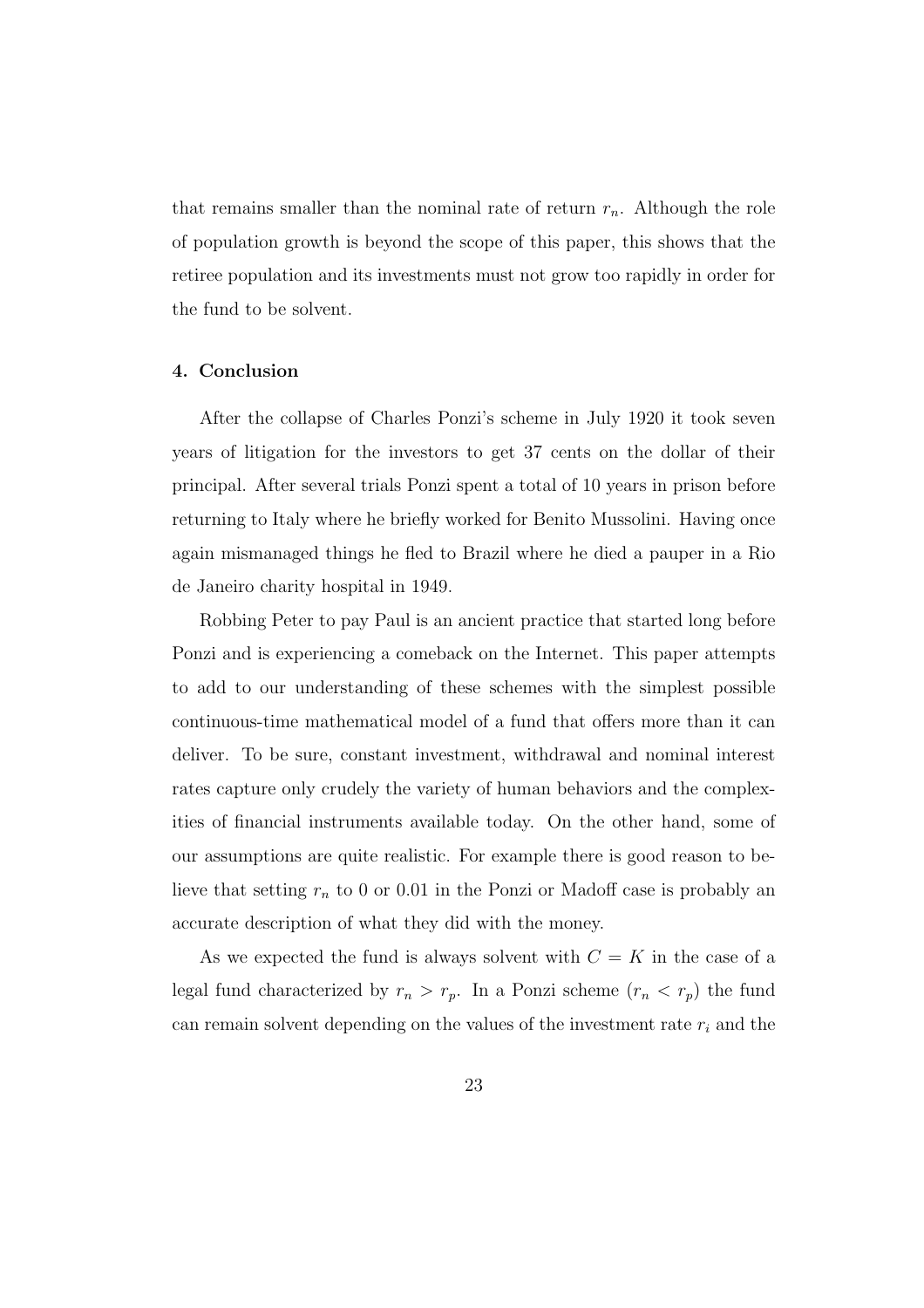withdrawal rate  $r_w$ . The model sheds light on the ambiguous role played by these two parameters. If  $r_i$  is too large or  $r_w$  too small the fund grows fast and can be in jeopardy as withdrawals increase. If  $r_i$  is too small or  $r_w$  too large the fund may not be able to keep up with withdrawals.

Our model yields a variety of increasing trajectories that may look alike initially, but are fundamentally different in their long-run behavior. Some will continue to increase as long as new investments come in - others will increase possibly for a long time before they collapse. This happens when parameter values in the phase spaces of solutions are close to border regions between different qualitative behaviours (for example between no zero and one zero for the function  $S(t)$ ). In some cases  $S(t)$  initially decreases, reaches a positive or negative minimum, and then recovers.

Finally, our results can provide concrete answers to financial regulators and others confronted with funds that make unrealistic claims. Suppose one investigates a fund that promises a 10% return per month, provides its own initial "in house" investment of \$5 millions dollars, claims a doubling of its deposits every two months and has investors who withdraw half their earnings every year. It is now possible to predict what will happen to the fund, at least under the simple assumptions made in the model described in this paper.

# References

Bhattacharya, U. 2003. The Optimal Design of Ponzi Schemes in Finite Economies. Journal of Financial Intermediation, 12, 2-24.

Blanchard, O. and Weil, P. 2001. Dynamic efficiency, the riskless rate, and